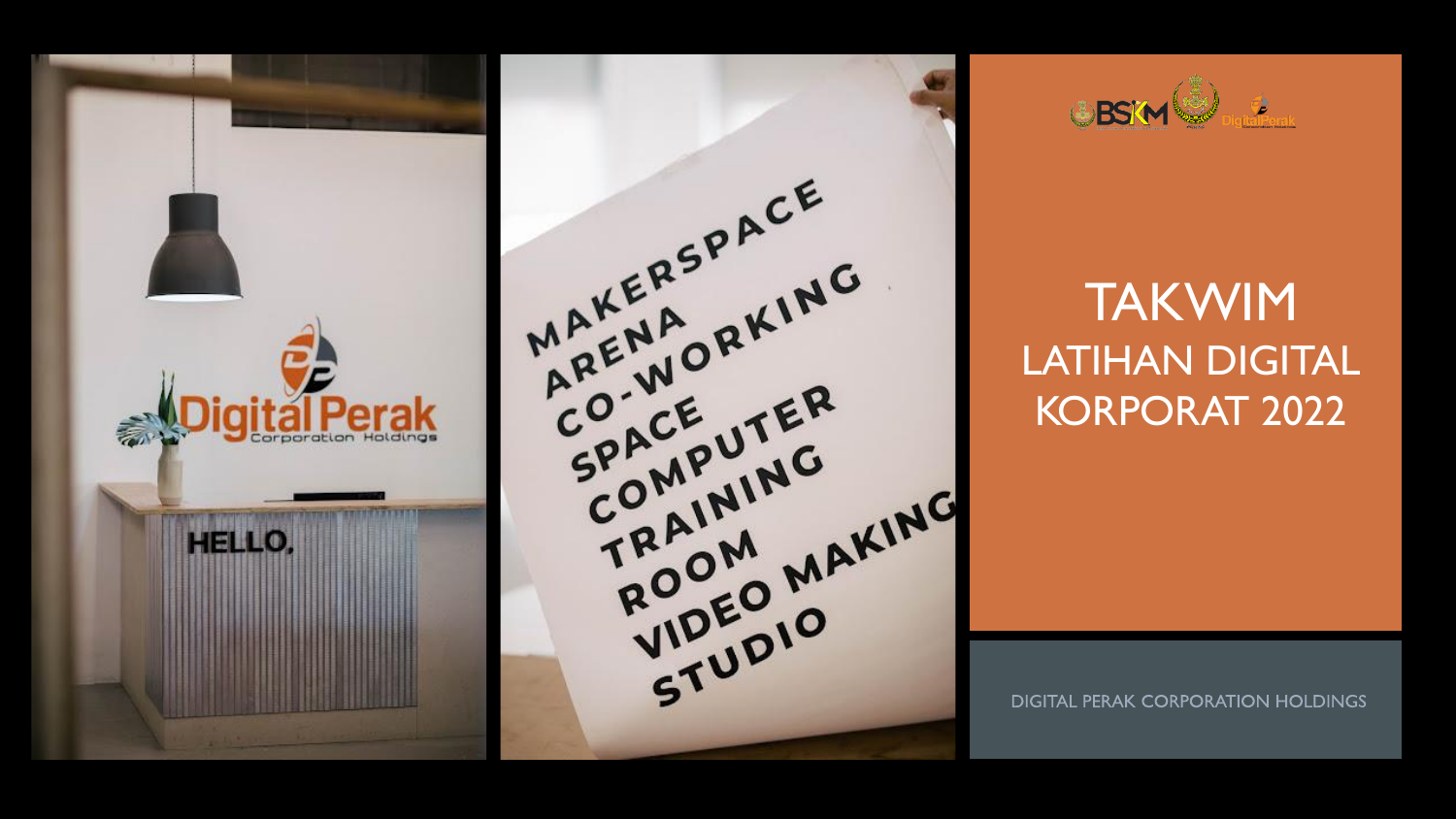#### LATIHAN DIGITAL KORPORAT OBRIGA





Dalam merealisasikan transformasi digital, Digital Perak Corporation Hodlings (Digital Perak) melalui Unit Hub Inovasi & Multimedia menawarkan pelbagai latihan digital korporat profesional bagi memenuhi permintaan tenaga kerja mahir. Dengan menggabungkan faktor-faktor seperti program-program dengan kandungan berkualiti, cara penyampaian yang berkesan, harga yang berpatutan dan semua kursus dapat disesuaikan dengan keperluan pelanggan menjadikan Digital Perak sebagai pembekal latihan dan penganjur acara yang terpilih di Perak.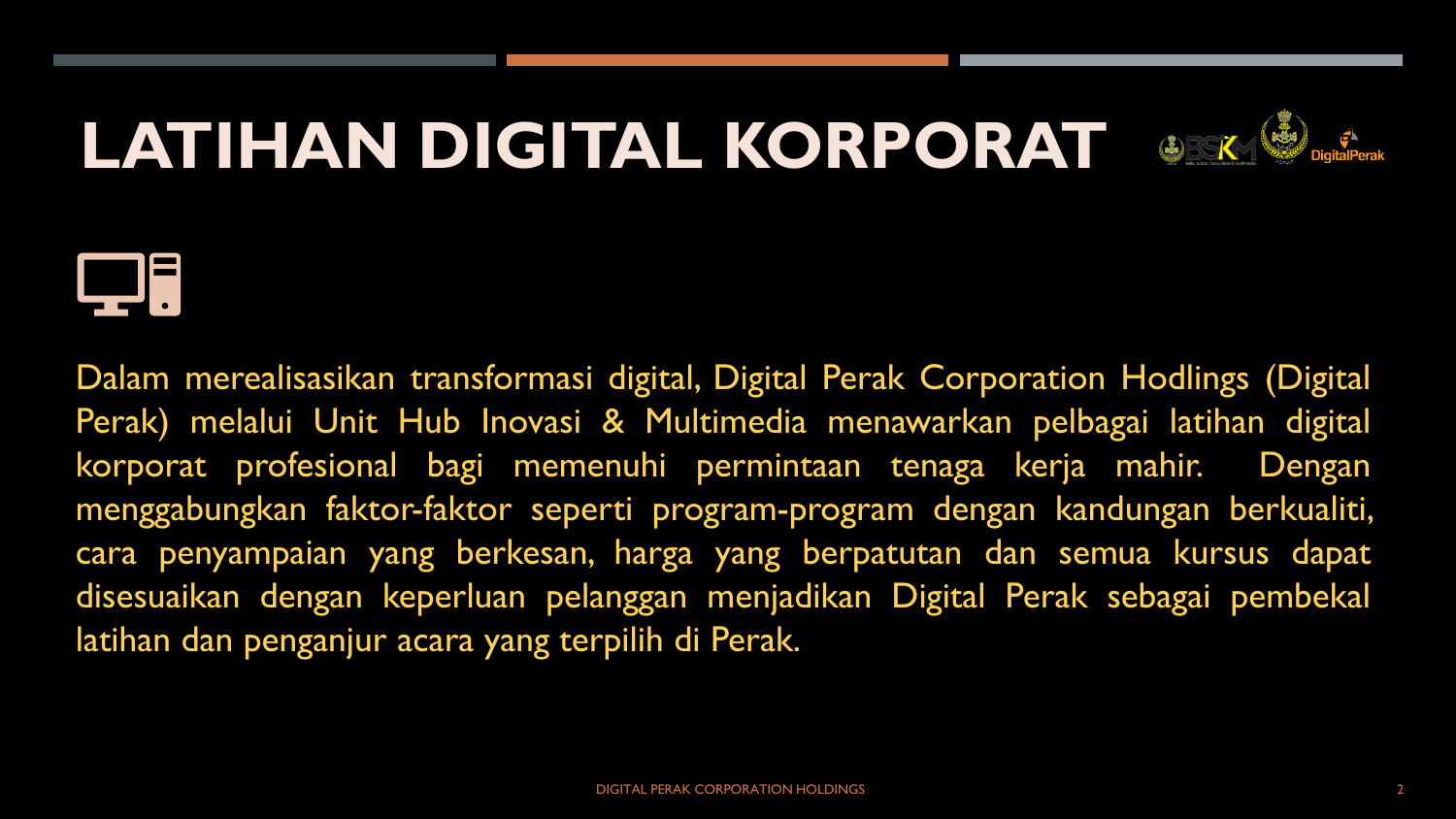#### **INSPIRING WORDS**



#### " **Learning is the only thing the mind never exhausts, never fears, and never regrets.**

Leonardo da Vinci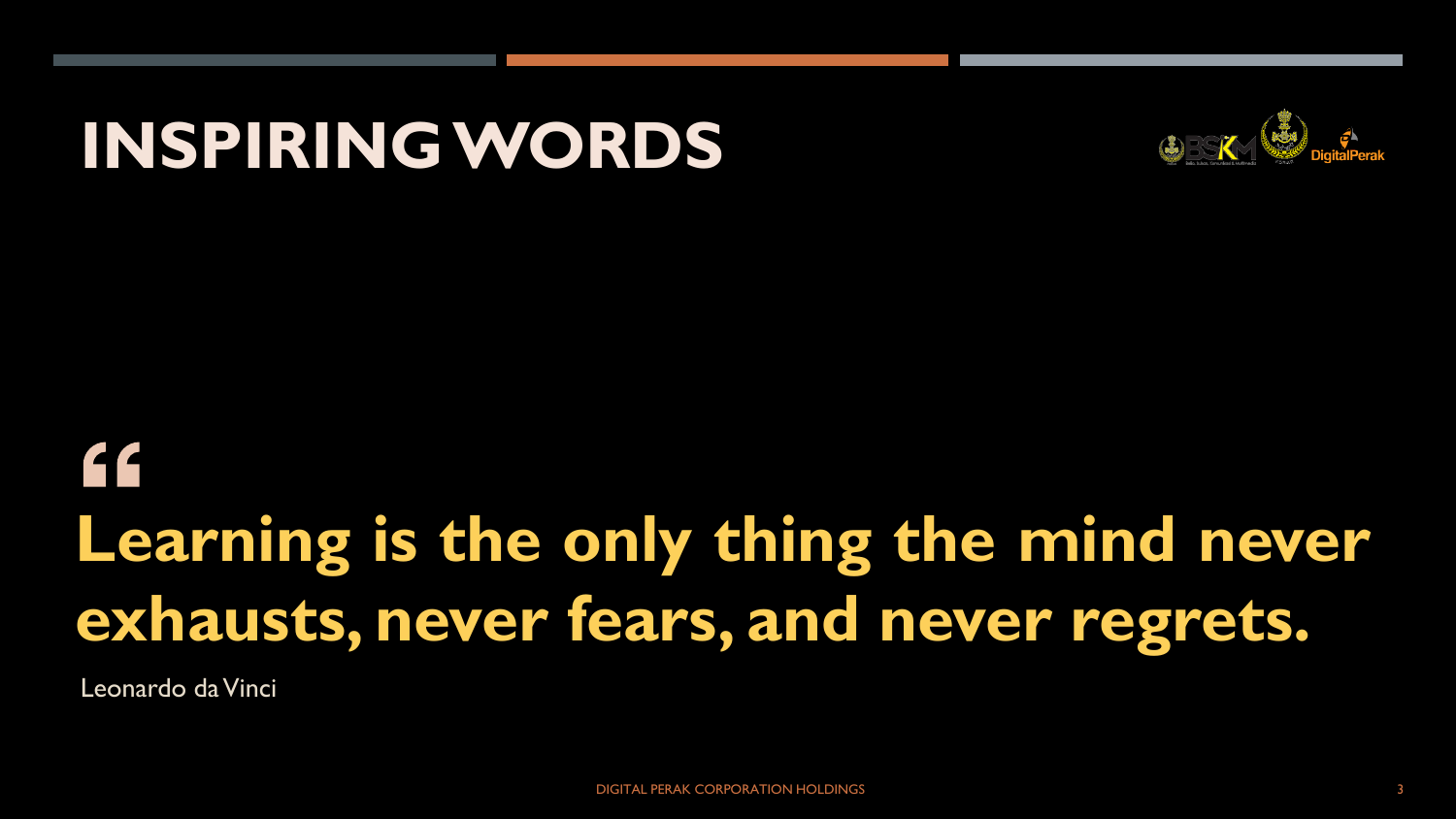#### **FEBRUARI 2022**



| <b>AHAD</b>                  | <b>ISNIN</b>                                      | <b>SELASA</b>          | <b>RABU</b>                                         | <b>KHAMIS</b> | <b>JUMAAT</b>                                          | <b>SABTU</b>                     |
|------------------------------|---------------------------------------------------|------------------------|-----------------------------------------------------|---------------|--------------------------------------------------------|----------------------------------|
|                              |                                                   | <b>Tahun Baru Cina</b> | <b>Tahun Baru Cina</b>                              |               |                                                        | 5.                               |
| 6                            | (F) Photo Retouching &<br><b>Restoration</b>      |                        | 9<br>(O) MS Word - Intermediate to Advance          | 0             | $\mathbf{1}$<br>(O) MS Excel - Intermediate to Advance | $ 2\rangle$                      |
| 3                            | 4<br>(F) Wondershare Filmora                      | 15                     | 16<br>(O) MS PowerPoint - Intermediate to Advance   | 17            | 8 <br>(O) MS Access - Intermediate to Advance          | $ 9\rangle$                      |
| 20                           | 21<br>(F) Protect Yourself from<br>Hacker/Spammer | 22                     | 23<br>(O) Adobe Photoshop - Intermediate to Advance | 24            | 25<br>(O) Adobe Illustrator - Intermediate to Advance  | <b>26</b><br>(O) MS Word - Basic |
| 27<br>(O) MS Excel $-$ Basic | 28<br>(F) Mobile Photography<br>Workshop          |                        |                                                     |               |                                                        |                                  |

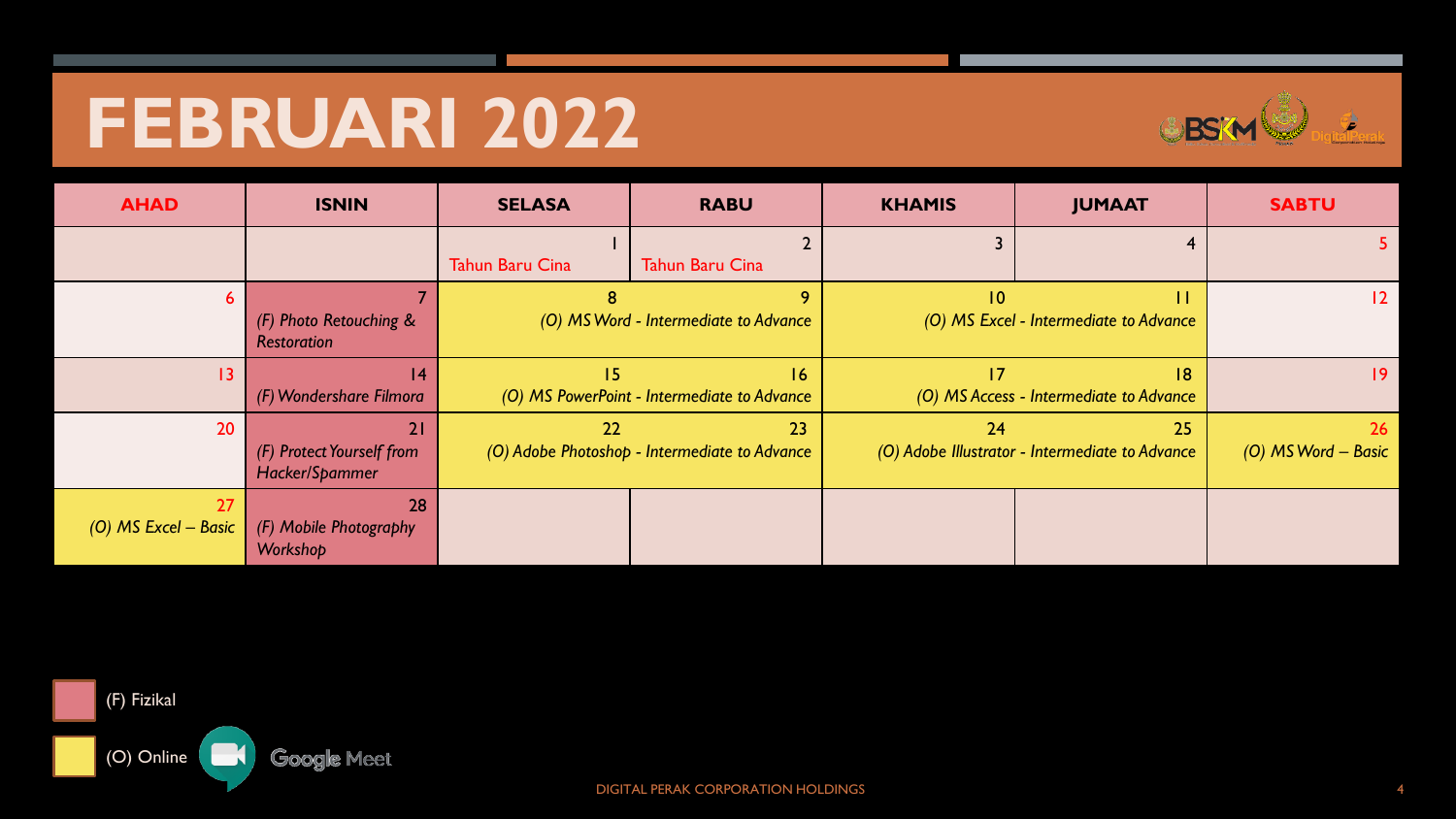#### **MAC 2022**



| <b>AHAD</b>                                                                                   | <b>ISNIN</b>                                                | <b>SELASA</b>               | <b>RABU</b>                                                                     | <b>KHAMIS</b>                                                             | <b>JUMAAT</b>                                       | <b>SABTU</b>                                                               |
|-----------------------------------------------------------------------------------------------|-------------------------------------------------------------|-----------------------------|---------------------------------------------------------------------------------|---------------------------------------------------------------------------|-----------------------------------------------------|----------------------------------------------------------------------------|
|                                                                                               |                                                             | (O) MS PowerPoint $-$ Basic | (F) MS Word – Intermediate to Advance                                           | 3                                                                         | (O) MS Word – Basic                                 |                                                                            |
| 6                                                                                             | (F) MS Excel – Intermediate to Advance                      | 8                           | (F) MS PowerPoint - Intermediate to Advance                                     | 10                                                                        | (O) Photo Retouching &<br><b>Restoration Skills</b> | 12.<br>(O) How to Publish Your<br><b>Business Online for Free</b><br>(WIX) |
| 13<br>(O) Video Editing &<br><b>Montage Creation the Easy</b><br>Way (Wondershare<br>Filmora) | 15<br> 4<br>(F) MS Access - Intermediate to Advance         |                             | 17<br>16<br>(F) Adobe Photoshop – Intermediate to Advance                       |                                                                           | 18<br>(O) MS Excel - Basic                          | $ 9\rangle$                                                                |
| 20                                                                                            | 22<br>21<br>(F) Adobe Illustrator - Intermediate to Advance |                             | 23<br>24<br>(F) Adobe InDesign - Intermediate to Advance                        |                                                                           | 25                                                  | 26<br>(O) Mobile Photography<br><b>Workshop</b>                            |
| 27<br>(O) How to Protect<br>Yourself from Hacker /<br><b>Spammer</b>                          | 28<br>(F) 3D Modelling & Designing Skills (SKETCHUP)        | 29                          | 30<br>(O) How to Run Online<br><b>Business / Market Your</b><br><b>Business</b> | 31<br>(F) How to Publish Your<br><b>Business Online for Free</b><br>(WIX) |                                                     |                                                                            |

(F) Fizikal

(O) Online

**Google Meet**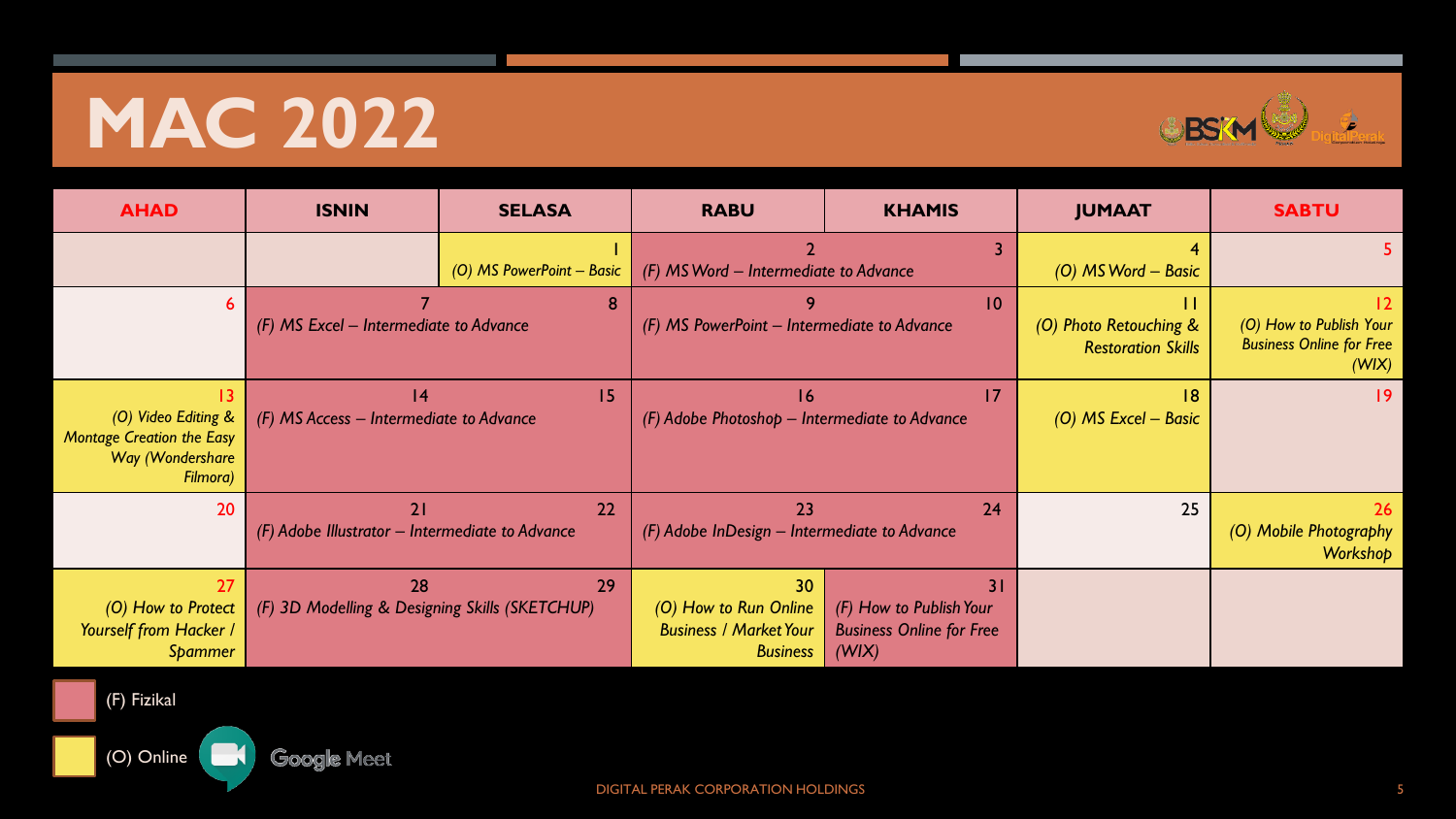#### **APRIL 2022**



| <b>AHAD</b>                                                                              | <b>ISNIN</b>                                                                                          | <b>SELASA</b>                      | <b>RABU</b>                                               | <b>KHAMIS</b>                                               | <b>JUMAAT</b>                                                         | <b>SABTU</b>                                                          |
|------------------------------------------------------------------------------------------|-------------------------------------------------------------------------------------------------------|------------------------------------|-----------------------------------------------------------|-------------------------------------------------------------|-----------------------------------------------------------------------|-----------------------------------------------------------------------|
|                                                                                          |                                                                                                       |                                    |                                                           |                                                             |                                                                       |                                                                       |
| 3                                                                                        | 4<br>$(F)$ MS Word – Basic                                                                            | $(F)$ MS Excel – Basic             | 6                                                         | $(F)$ MS PowerPoint –<br><b>Basic</b>                       | (O) Basic English<br><b>Communication Skills for</b><br><b>Adults</b> | (O) Basic English<br><b>Communication Skills for</b><br><b>Adults</b> |
| $\overline{10}$<br>(O) Basic English<br><b>Communication Skills for</b><br><b>Adults</b> | П<br> 2<br> 3<br>(F) Advanced Multimedia Presentation Skills (MS PowerPoint & Wondershare<br>Filmora) |                                    |                                                           | 4<br>15<br>(O) Adobe InDesign - Intermediate to Advance     |                                                                       | 16                                                                    |
| 17                                                                                       | 18                                                                                                    | $ 9\rangle$<br>Hari Nuzul Al-Quran | 20<br>(F) Photo Retouching &<br><b>Restoration Skills</b> | 21<br>(F) Software Technical<br><b>Maintenance Skills</b>   | 22<br>(O) Web Design with<br>Dreamweaver &<br>Photoshop               | 23<br>(O) Web Design with<br>Dreamweaver &<br>Photoshop               |
| 24<br>(O) Web Design with<br>Dreamweaver &<br>Photoshop                                  | 25<br>$(F)$ MS PowerPoint – Intermediate to Advance                                                   | 26                                 | 27<br>After Effects)                                      | 28<br>(F) Video Editing & Creation Skills with Adobe (Adobe | 29                                                                    | 30                                                                    |

(F) Fizikal

(O) Online

**Google Meet**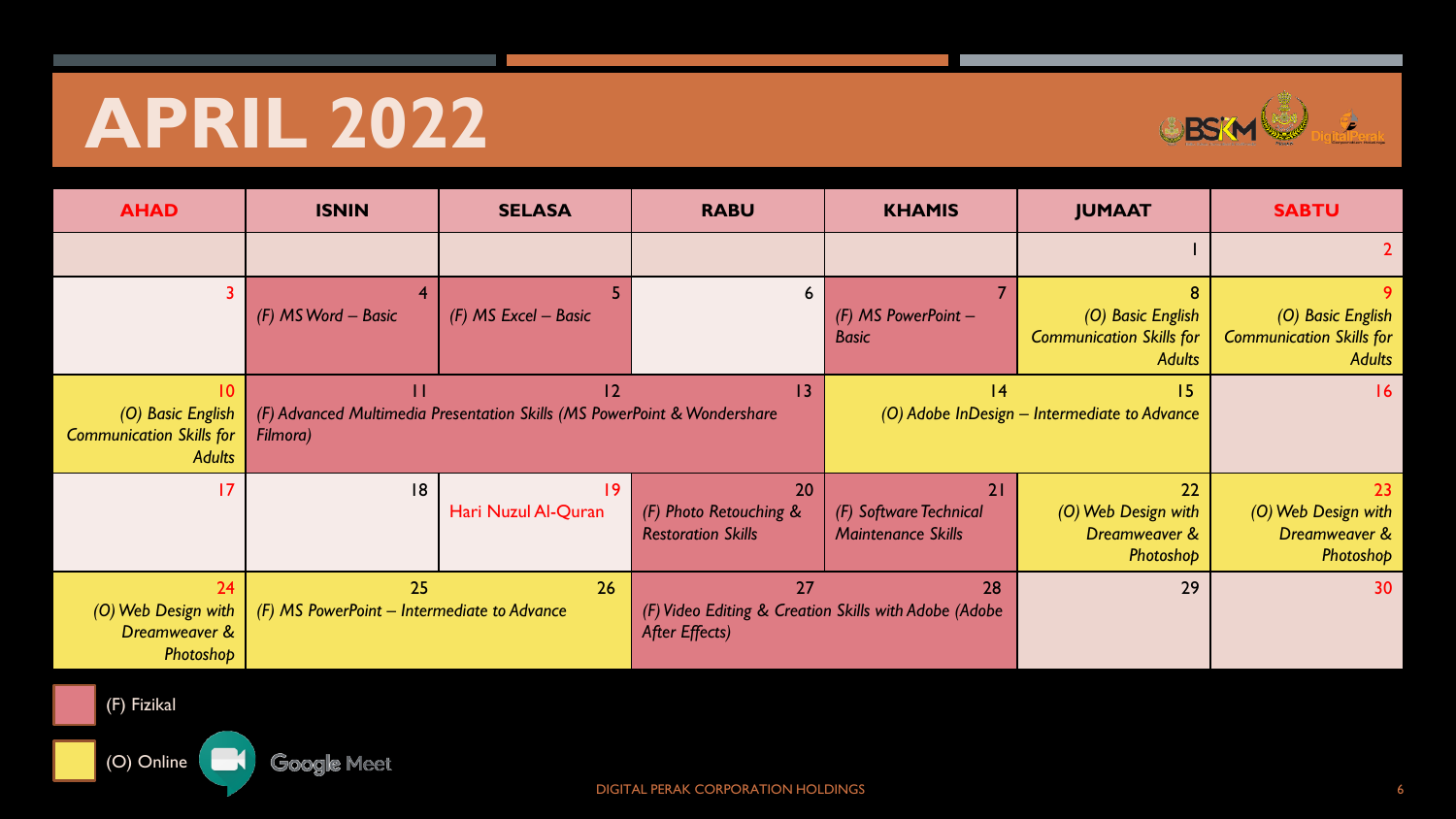#### **MEI 2022**



| <b>AHAD</b>                                 | <b>ISNIN</b>                                                                    | <b>SELASA</b>                                   | <b>RABU</b>                                                                                          | <b>KHAMIS</b>                                                 | <b>JUMAAT</b> | <b>SABTU</b>                                                |  |  |
|---------------------------------------------|---------------------------------------------------------------------------------|-------------------------------------------------|------------------------------------------------------------------------------------------------------|---------------------------------------------------------------|---------------|-------------------------------------------------------------|--|--|
| Hari Pekerja                                | $\overline{2}$                                                                  | Hari Raya Puasa                                 | Hari Raya Puasa                                                                                      |                                                               | 6             |                                                             |  |  |
| 8                                           | 9                                                                               | $\overline{10}$                                 |                                                                                                      | 2                                                             | 3             | 4                                                           |  |  |
| 15<br><b>Hari Wesak</b>                     | 16                                                                              | 17                                              | $ 9\rangle$<br> 8<br>(F) Web Design with Dreamweaver & Photoshop                                     |                                                               |               | 20<br>21<br>(O) Adobe Illustrator - Intermediate to Advance |  |  |
| 22<br>(O) MS Word - Basic                   | 23<br>(F) How to Run Online<br><b>Business / Market Your</b><br><b>Business</b> | 24<br>(F) Business on the Go<br>with Google     | 25<br>(F) Video Editing &<br><b>Montage Creation the</b><br><b>Easy Way (Wondershare</b><br>Filmora) | 26<br>(F) How to Protect<br>Yourself from Hacker /<br>Spammer | 27            | 28<br>(O) MS Excel - Basic                                  |  |  |
| 29<br>(O) MS PowerPoint $-$<br><b>Basic</b> | 30<br>(F) Mobile Photography<br>Workshop                                        | 31<br>(F) Windows Security<br><b>Essentials</b> |                                                                                                      |                                                               |               |                                                             |  |  |

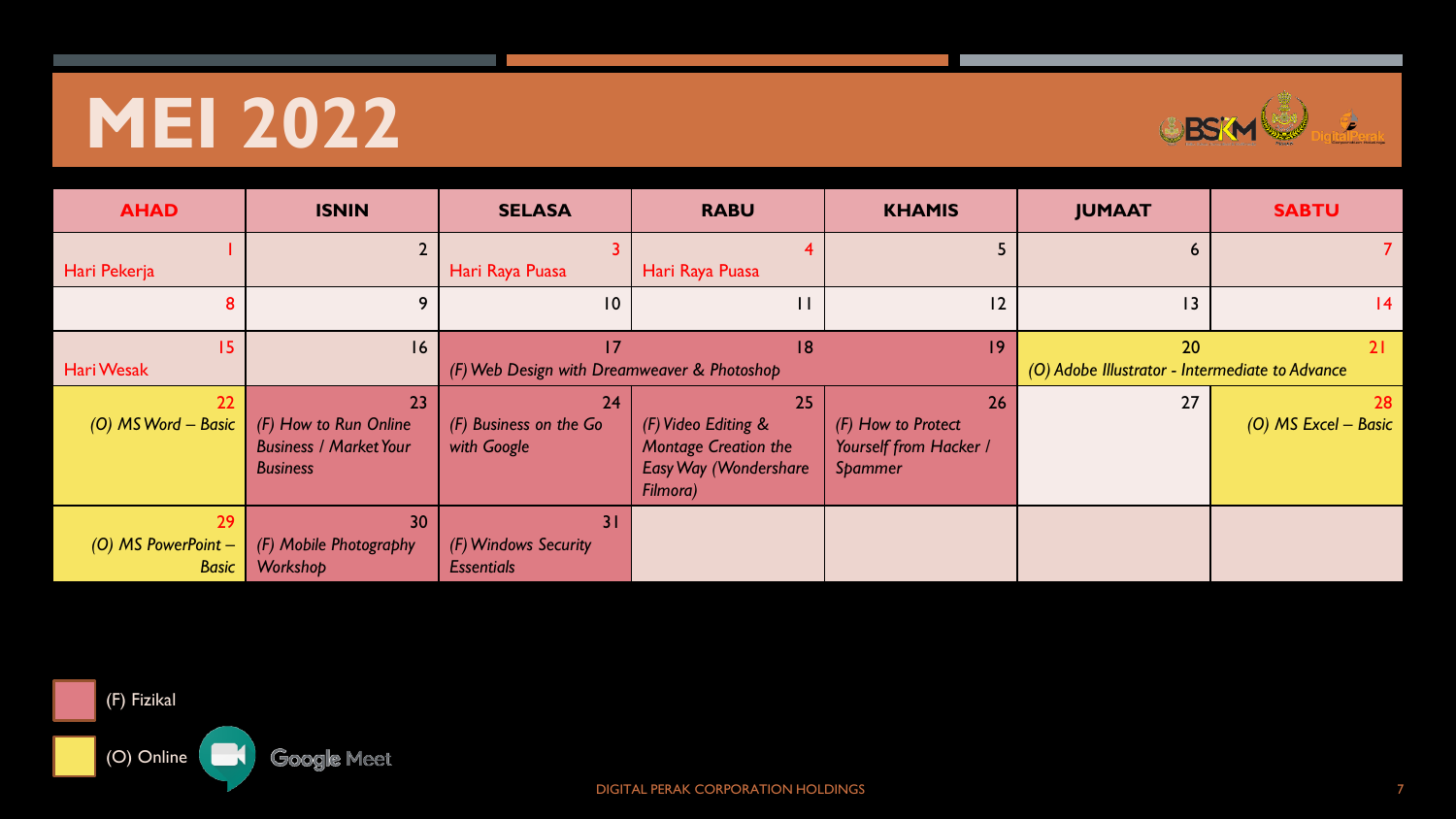## **JUN 2022**



| <b>AHAD</b>                                                                                                        | <b>ISNIN</b>                                                                               | <b>SELASA</b>                                              | <b>RABU</b>                                            | <b>KHAMIS</b>                                                             | <b>JUMAAT</b>                                                                                                      | <b>SABTU</b>                                                                                                 |
|--------------------------------------------------------------------------------------------------------------------|--------------------------------------------------------------------------------------------|------------------------------------------------------------|--------------------------------------------------------|---------------------------------------------------------------------------|--------------------------------------------------------------------------------------------------------------------|--------------------------------------------------------------------------------------------------------------|
|                                                                                                                    |                                                                                            |                                                            | (F) MS Word - Intermediate to Advance                  |                                                                           |                                                                                                                    |                                                                                                              |
|                                                                                                                    | Hari Keputeraan Yang Di-<br>Pertuan Agong                                                  |                                                            | (F) MS PowerPoint - Intermediate to Advance            | 9                                                                         | 10<br>(O) Advanced Multimedia<br><b>Presentation Skills (MS</b><br><b>PowerPoint &amp; Wondershare</b><br>Filmora) | (O) Advanced Multimedia<br><b>Presentation Skills (MS</b><br><b>PowerPoint &amp; Wondershare</b><br>Filmora) |
| 12<br>(O) Advanced Multimedia<br><b>Presentation Skills (MS</b><br><b>PowerPoint &amp; Wondershare</b><br>Filmora) | 13<br>(F) Creating Brochures, Flyers, Greeting & Invitation Skills<br>(MS Publisher)       | 4                                                          | 15<br>(F) (F) Photo Retouching &<br><b>Restoration</b> | 16<br>(F) How to Publish Your<br><b>Business Online for Free</b><br>(WIX) | 17<br>(O) Corporate Emailing Skills (MS Outlook)                                                                   | 8                                                                                                            |
| 9                                                                                                                  | 20<br>(F) Engineering / Mechanical 3D (Product / Model Design) -<br><b>SOLIDWORKS 2010</b> | 21                                                         | 22<br>(F) Wedding Photo & Album Creation (Wedding Pro) | 23                                                                        | 24                                                                                                                 | 25<br>(O) Video Editing &<br><b>Creation Skills with Adobe</b><br>(Adobe After Effects)                      |
| 26<br>(O) Video Editing &<br><b>Creation Skills with Adobe</b><br>(Adobe After Effects)                            | 27<br>(F) Android Device<br><b>Administration &amp; Protection</b>                         | 28<br>(F) How to do Presentation<br>from an Android Device | 29<br>(F) MS Excel Advance                             | 30<br>(F) Internet Security<br><b>Essentials</b>                          |                                                                                                                    |                                                                                                              |

(F) Fizikal

(O) Online**Google Meet**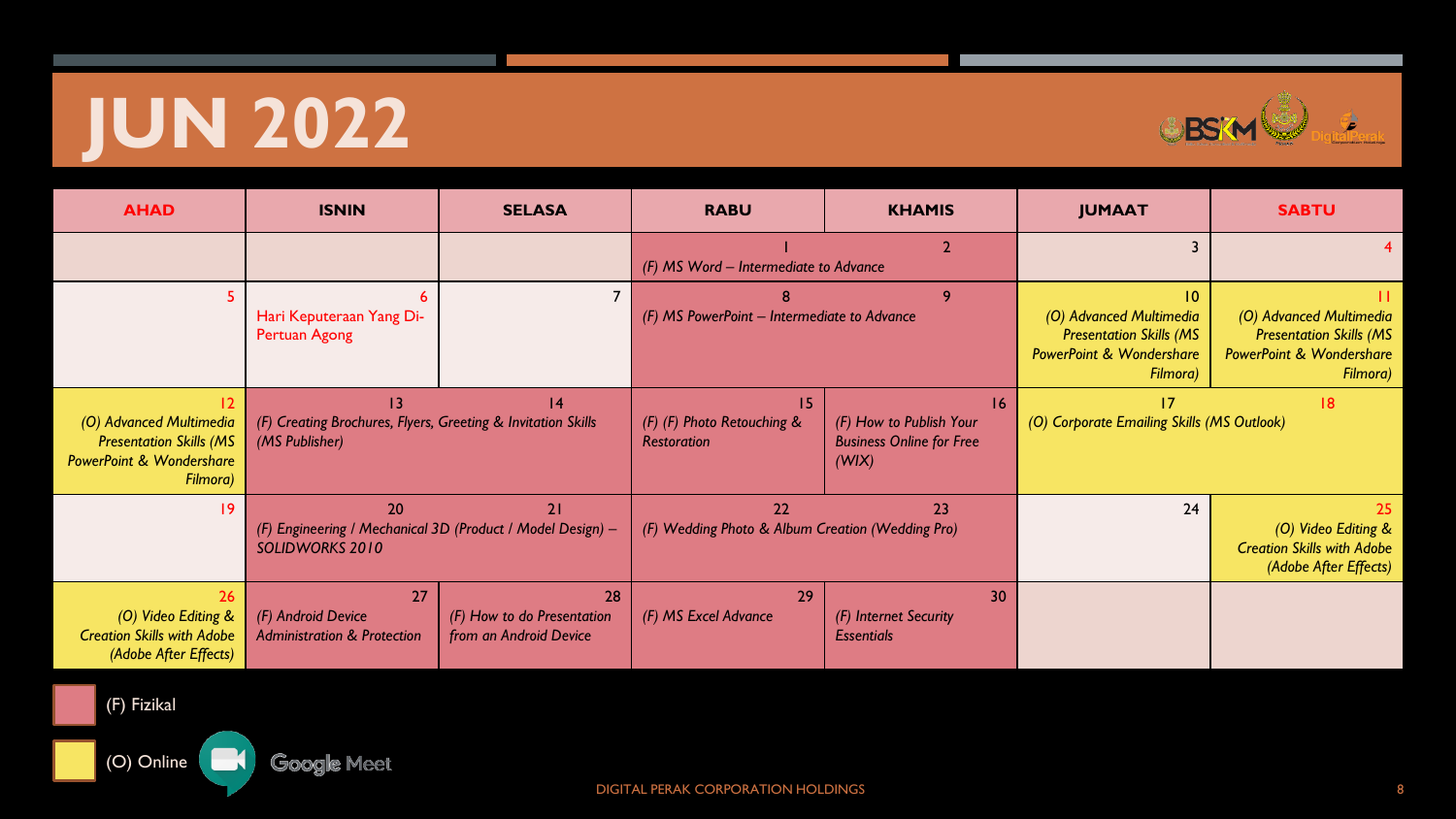

#### **MATLAMAT UTAMA**

#### **PENINGKATAN PRESTASI**

Latihan dan pembangunan dapat meningkatkan kemahiran dan pengetahuan pekerja dalam bidang-bidang tertentu.

#### **PENINGKATAN PRODUKTIVITI**

Produktiviti bukan hanya bergantung kepada pekerja, tetapi juga pada teknologi yang digunakan. Latihan dan pembangunan dapat melancarkan proses dalam memastikan pekerja sentiasa peka dan serba tahu dalam teknologi tekini.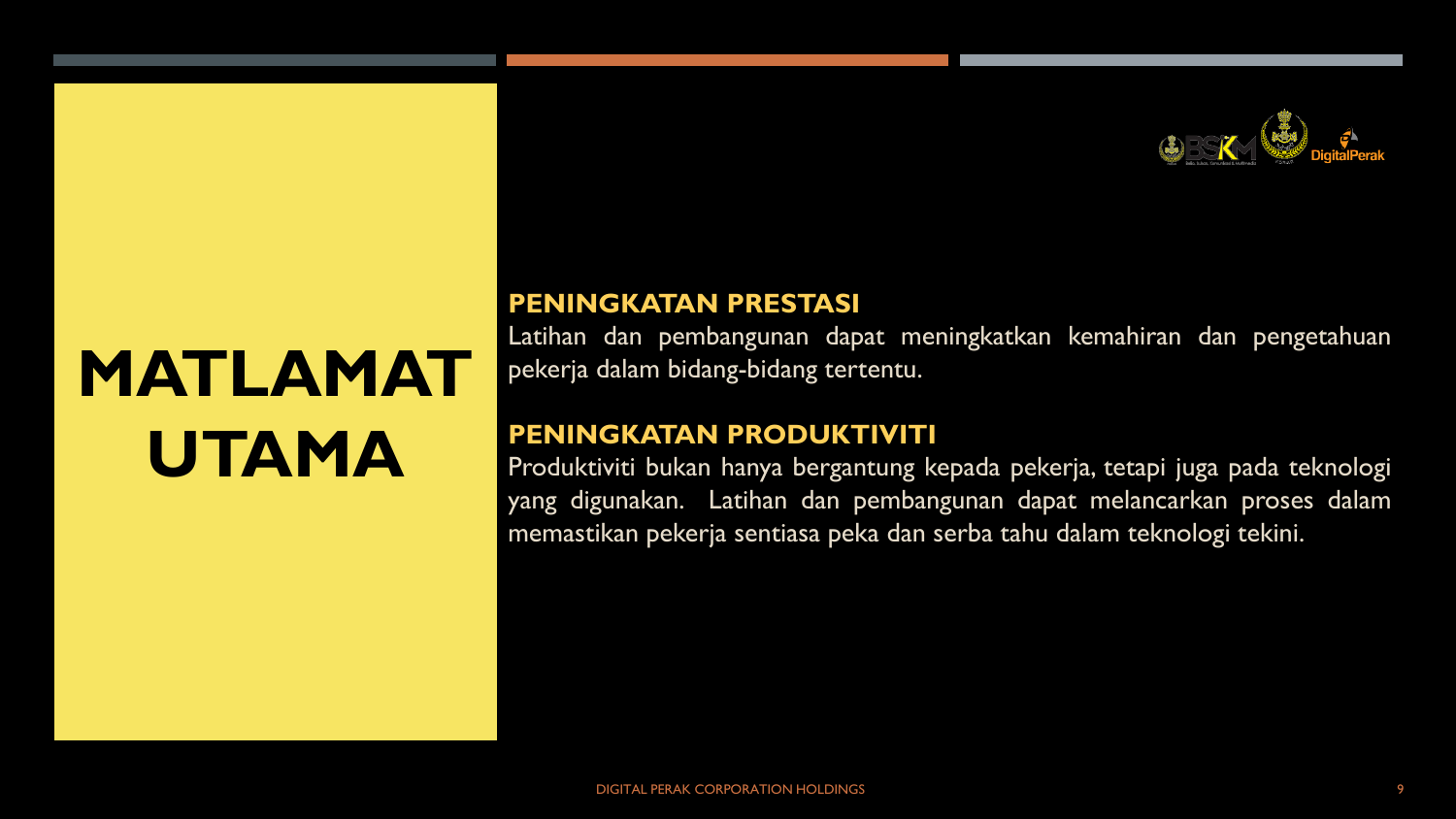



# **97%**

#### PENGGUNA DAN PELANGGAN BERPUAS HATI.

DIGITAL PERAK CORPORATION HOLDINGS 10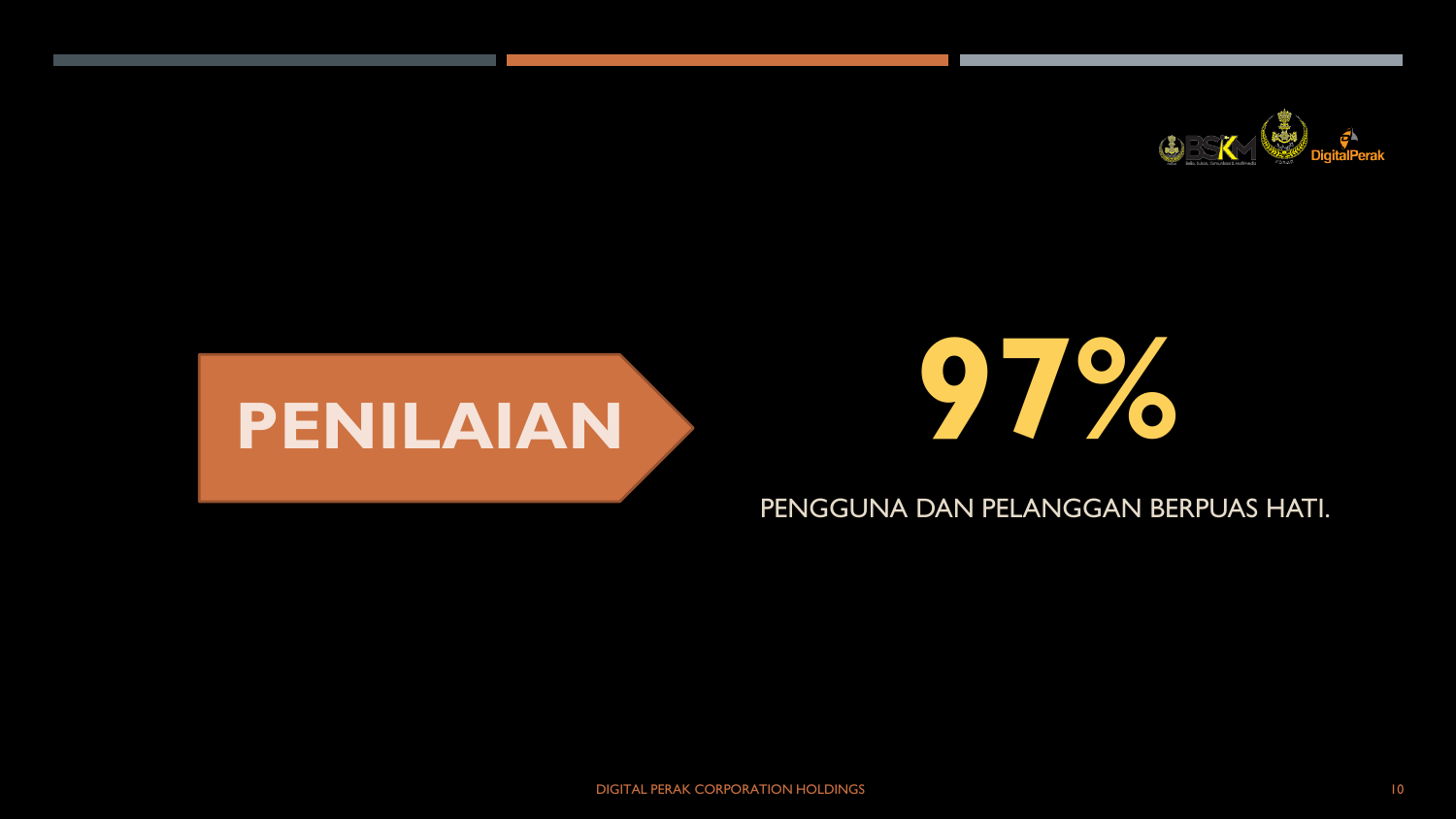

#### **JULAI 2022**

| <b>AHAD</b>                                               | <b>ISNIN</b>                                            | <b>SELASA</b>          | <b>RABU</b>                                                                                  | <b>KHAMIS</b> | <b>JUMAAT</b>                                          | <b>SABTU</b>                                                                                  |
|-----------------------------------------------------------|---------------------------------------------------------|------------------------|----------------------------------------------------------------------------------------------|---------------|--------------------------------------------------------|-----------------------------------------------------------------------------------------------|
|                                                           |                                                         |                        |                                                                                              |               |                                                        |                                                                                               |
| $\overline{\mathbf{3}}$                                   | 4<br>$(F)$ MS Word – Basic                              | $(F)$ MS Excel – Basic | $(F)$ MS PowerPoint - Basic                                                                  |               |                                                        |                                                                                               |
| 10<br>Hari Raya Haji                                      | П                                                       | 12                     | 4<br>13<br>(F) Advanced Multimedia Presentation Skills (MS PowerPoint & Wondershare Filmora) |               |                                                        | 16<br>(O) Web Design with<br>Dreamweaver &<br>Photoshop                                       |
| 17<br>(O) Web Design with<br>Dreamweaver &<br>Photoshop   | 8<br>(F) Adobe Photoshop - Intermediate to Advance      | 9                      | 20<br>(F) Adobe Illustrator - Intermediate to Advance                                        | 21            | 22<br>(O) Mobile Photography<br>Workshop               | 23<br>(O) Video Editing &<br><b>Montage Creation the Easy</b><br>Way (Wondershare<br>Filmora) |
| 24<br>(O) Photo Retouching &<br><b>Restoration Skills</b> | 25<br>(F) Basic English Communication Skills for Adults | 26                     | 27                                                                                           | 28            | 29<br>(O) Wedding Photo & Album Creation (Wedding Pro) | 30<br><b>Awal Muharram</b>                                                                    |
| 31                                                        |                                                         |                        |                                                                                              |               |                                                        |                                                                                               |

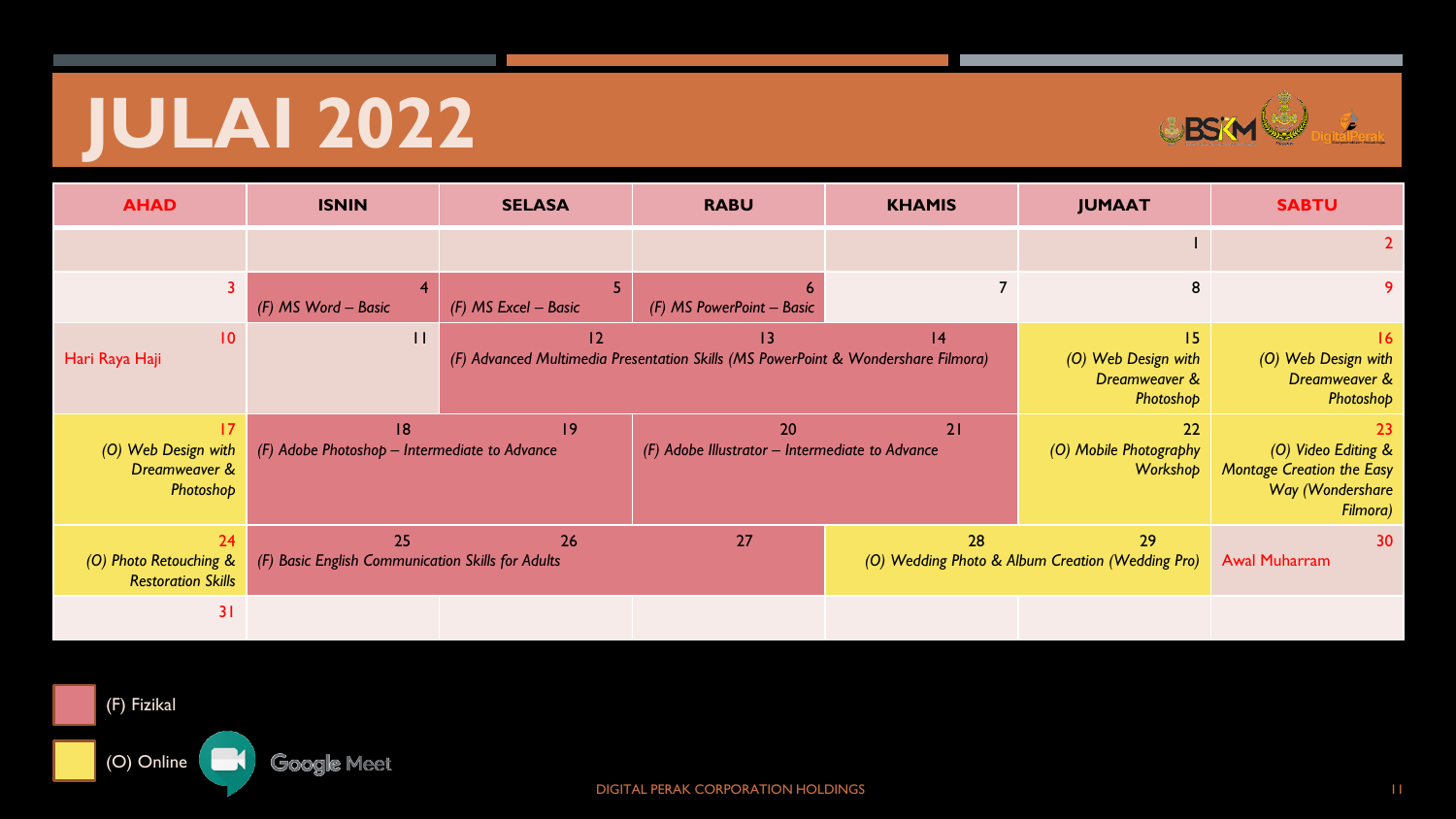#### **OGOS 2022**



| <b>AHAD</b>                                                                                                        | <b>ISNIN</b>                                               | <b>SELASA</b>                                   | <b>RABU</b>                                               | <b>KHAMIS</b>                                                                                | <b>JUMAAT</b>                                                                                                      | <b>SABTU</b>                                                                                                 |
|--------------------------------------------------------------------------------------------------------------------|------------------------------------------------------------|-------------------------------------------------|-----------------------------------------------------------|----------------------------------------------------------------------------------------------|--------------------------------------------------------------------------------------------------------------------|--------------------------------------------------------------------------------------------------------------|
|                                                                                                                    | (F) MS Access - Intermediate to Advance                    |                                                 |                                                           | (F) Adobe Photoshop - Intermediate to Advance                                                |                                                                                                                    |                                                                                                              |
| $\overline{7}$                                                                                                     | (F) Adobe Illustrator - Intermediate to Advance            | 9                                               | П<br>10<br>(F) Adobe InDesign - Intermediate to Advance   |                                                                                              | 12<br>(O) Advanced Multimedia<br><b>Presentation Skills (MS</b><br><b>PowerPoint &amp; Wondershare</b><br>Filmora) | (O) Advanced Multimedia<br><b>Presentation Skills (MS</b><br><b>PowerPoint &amp; Wondershare</b><br>Filmora) |
| 14<br>(O) Advanced Multimedia<br><b>Presentation Skills (MS</b><br><b>PowerPoint &amp; Wondershare</b><br>Filmora) | 15<br>(F) Photo Retouching &<br><b>Restoration Skills</b>  | 16<br>(F) Mobile Apps Development               | 17                                                        | 8<br>(O) Video Editing &<br><b>Montage Creation the Easy</b><br>Way (Wondershare<br>Filmora) | 9<br>(O) Photo Retouching &<br><b>Restoration Skills</b>                                                           | 20                                                                                                           |
| 21                                                                                                                 | 22<br>23<br>(F) 3D Modelling & Designing Skills (SKETCHUP) |                                                 | 24<br>(F) Software Technical<br><b>Maintenance Skills</b> | 25<br>(F) How to Protect Yourself<br>from Hacker / Spammer                                   | 26<br>(O) How to Publish Your<br><b>Business Online for Free</b><br>(WIX)                                          | 27<br>(O) Wedding Photo &<br><b>Album Creation (Wedding</b><br>Pro)                                          |
| 28<br>(O) Wedding Photo &<br><b>Album Creation (Wedding</b><br>Pro)                                                | 29<br>(F) MS Excel Advance                                 | 30<br>(F) Windows Security<br><b>Essentials</b> | 31<br>Hari Kebangsaan                                     |                                                                                              |                                                                                                                    |                                                                                                              |

(F) Fizikal

(O) Online **Google Meet**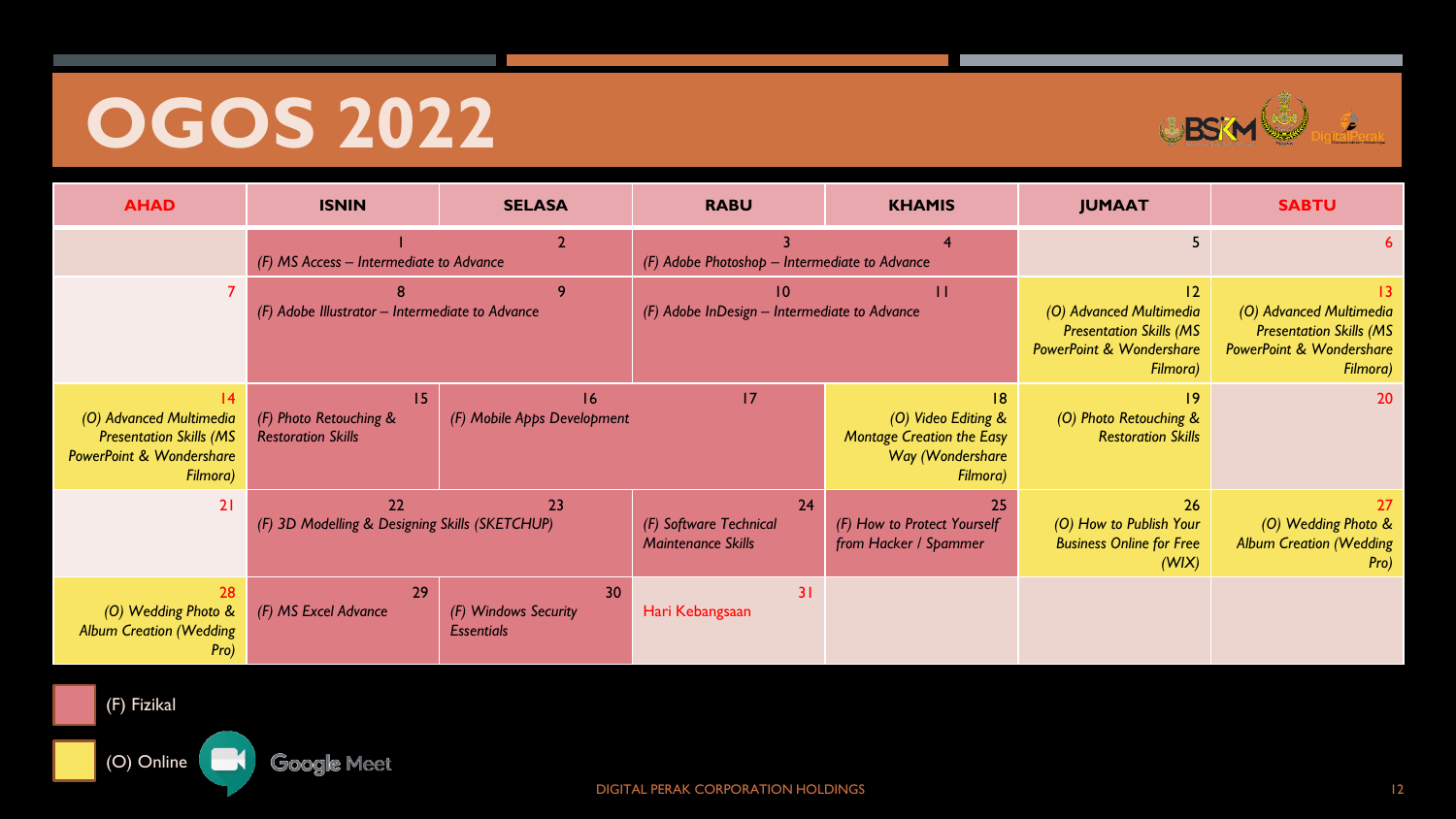#### **SEPTEMBER 2022**



| <b>AHAD</b>                                      | <b>ISNIN</b>                                                                    | <b>SELASA</b>                                                                        | <b>RABU</b>                                                                                          | <b>KHAMIS</b>                                                          | <b>JUMAAT</b>                                                        | <b>SABTU</b>                                          |
|--------------------------------------------------|---------------------------------------------------------------------------------|--------------------------------------------------------------------------------------|------------------------------------------------------------------------------------------------------|------------------------------------------------------------------------|----------------------------------------------------------------------|-------------------------------------------------------|
|                                                  |                                                                                 |                                                                                      |                                                                                                      |                                                                        |                                                                      |                                                       |
| $\overline{4}$                                   | (F) MS Word – Intermediate to Advance                                           | 6 <sup>1</sup>                                                                       | (F) MS Excel - Intermediate to Advance                                                               | 8                                                                      | 9                                                                    | $\overline{10}$<br>(O) Mobile Photography<br>Workshop |
| П                                                | 12<br>(F) MS PowerPoint - Intermediate to Advance                               | 13                                                                                   | 4<br>(F) Adobe InDesign - Intermediate to Advance                                                    | 15                                                                     | 16<br>Hari Malaysia                                                  | $\overline{17}$                                       |
| 8                                                | 9                                                                               | 20<br>(F) Video Editing & Creation Skills with Adobe (Adobe<br><b>After Effects)</b> | 21                                                                                                   | 22                                                                     | 23<br>(O) How to Protect<br>Yourself from Hacker /<br><b>Spammer</b> | 24<br>(O) MS Excel Advance                            |
| 25<br>(O) Internet Security<br><b>Essentials</b> | 26<br>(F) How to Run Online<br><b>Business / Market Your</b><br><b>Business</b> | 27<br>(F) Business on the Go<br>with Google                                          | 28<br>(F) Video Editing &<br><b>Montage Creation the</b><br><b>Easy Way (Wondershare</b><br>Filmora) | 29<br>$(F)$ How to do<br>Presentation from an<br><b>Android Device</b> | 30<br>(O) Basic Web Browsing<br>& Emailing Skills                    |                                                       |

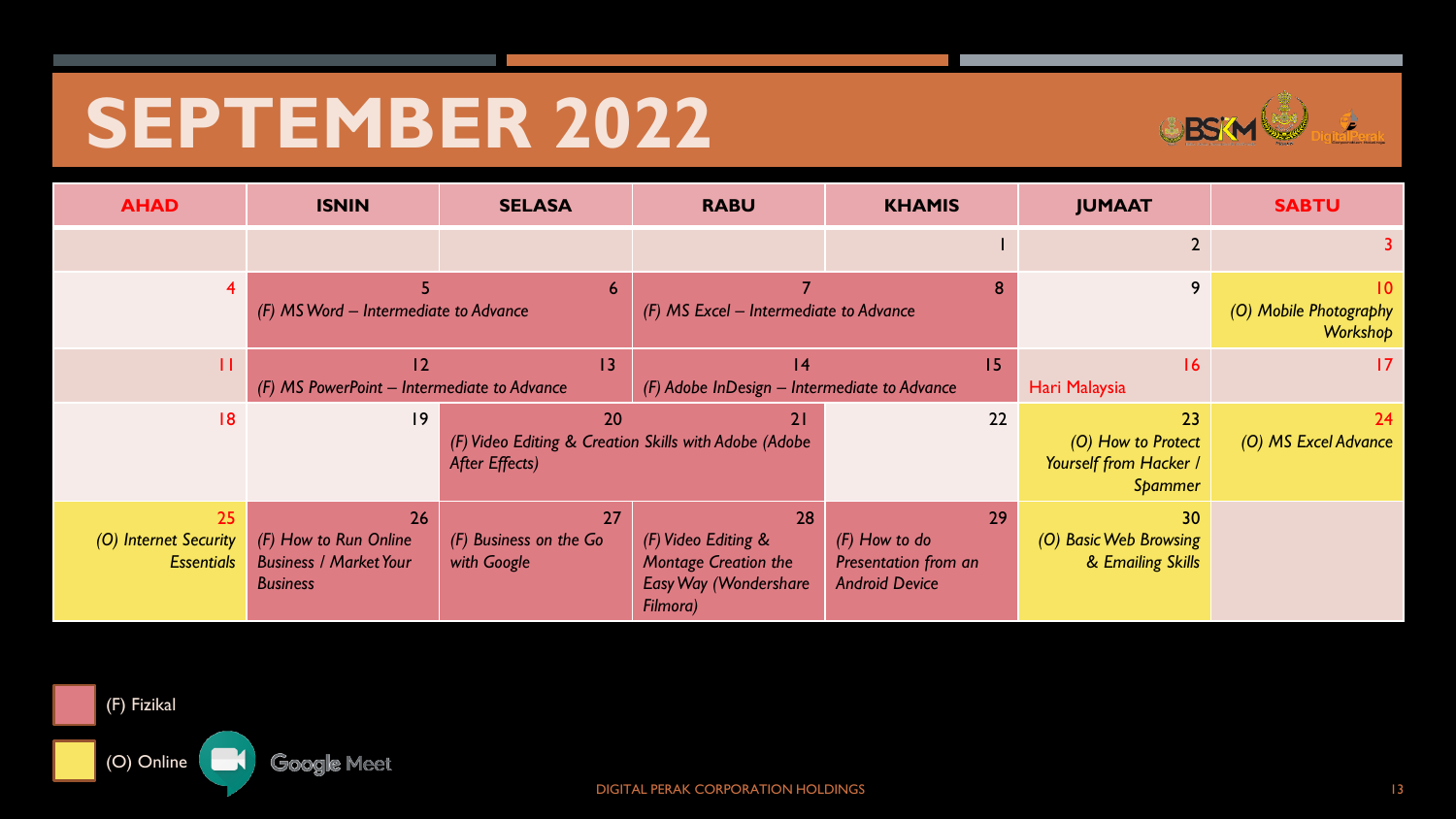#### **OKTOBER 2022**



| <b>AHAD</b>                | <b>ISNIN</b>                                 | <b>SELASA</b>          | <b>RABU</b>                                                                                | <b>KHAMIS</b>                                             | <b>JUMAAT</b>                                 | <b>SABTU</b> |
|----------------------------|----------------------------------------------|------------------------|--------------------------------------------------------------------------------------------|-----------------------------------------------------------|-----------------------------------------------|--------------|
|                            |                                              |                        |                                                                                            |                                                           |                                               |              |
| $\overline{2}$             | 3<br>$(F)$ MS Word – Basic                   | $(F)$ MS Excel – Basic | $(F)$ MS PowerPoint –<br><b>Basic</b>                                                      | ь                                                         | (O) Adobe Photoshop - Intermediate to Advance | 8            |
| 9<br><b>Maulidur Rasul</b> | 10                                           | Filmora)               | 12<br>(F) Advanced Multimedia Presentation Skills (MS PowerPoint & Wondershare             | 3                                                         | 4<br>(O) Business on the Go<br>with Google    | 15           |
| 16                         | 7<br>(F) MS Access - Intermediate to Advance | 8                      | 9<br>(F) Creating Brochures, Flyers, Greeting & Invitation<br><b>Skills (MS Publisher)</b> | 20                                                        | 21                                            | 22           |
| 23                         | 24<br>Deepavali                              | 25                     | 26                                                                                         | 27<br>(F) Photo Retouching &<br><b>Restoration Skills</b> | 28                                            | 29           |
| 30                         | 31<br>(F) Mobile Photography<br>Workshop     |                        |                                                                                            |                                                           |                                               |              |

(F) Fizikal

(O) Online **Google Meet**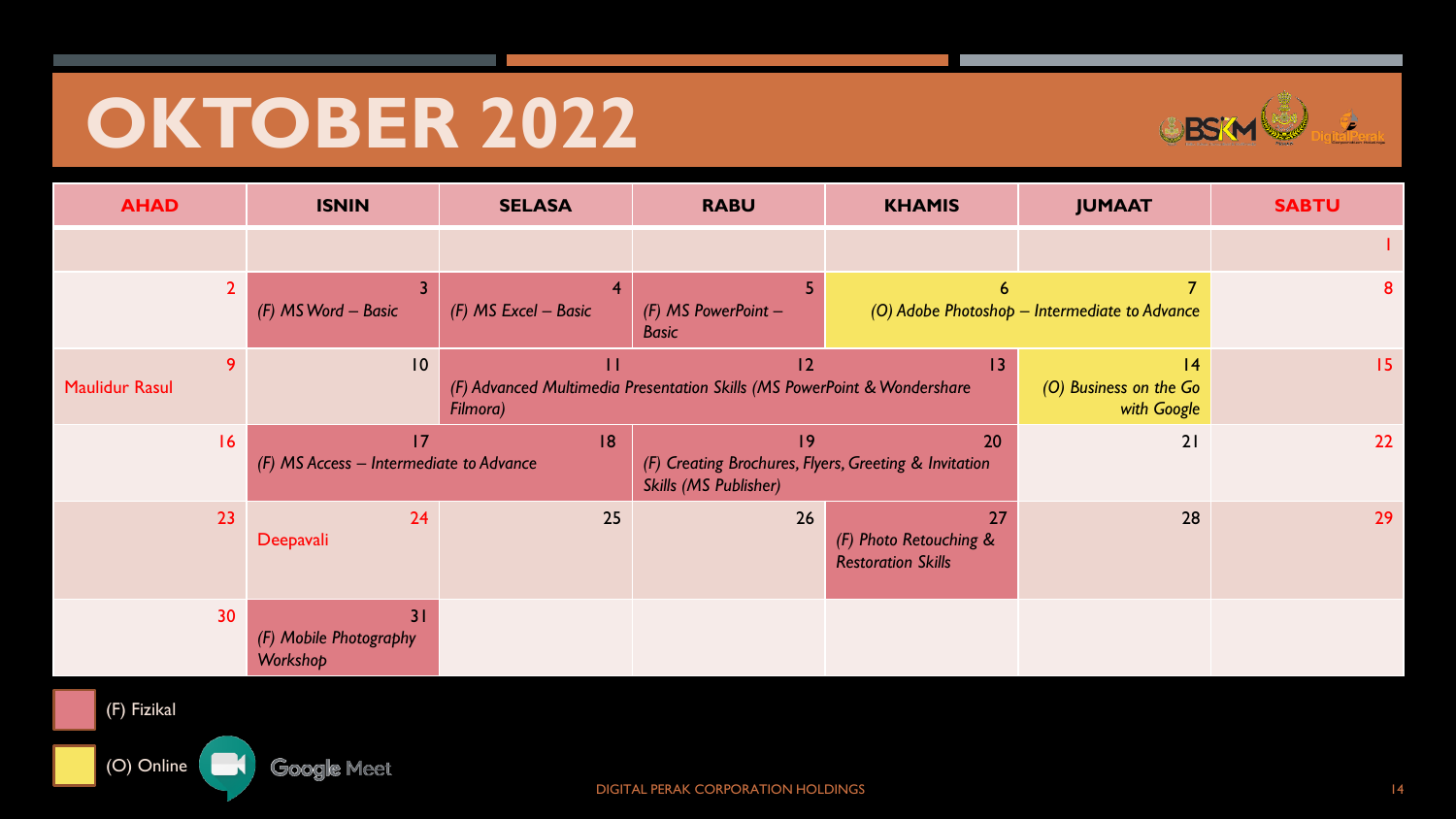#### **NOVEMBER 2022**



| <b>AHAD</b>                                                                                                               | <b>ISNIN</b>                                                                                                 | <b>SELASA</b>                                                                       | <b>RABU</b>                                                                  | <b>KHAMIS</b>                                                                                                            | <b>JUMAAT</b>                                                                                                              | <b>SABTU</b> |
|---------------------------------------------------------------------------------------------------------------------------|--------------------------------------------------------------------------------------------------------------|-------------------------------------------------------------------------------------|------------------------------------------------------------------------------|--------------------------------------------------------------------------------------------------------------------------|----------------------------------------------------------------------------------------------------------------------------|--------------|
|                                                                                                                           |                                                                                                              | $(F)$ Adobe Photoshop – Intermediate to Advance                                     |                                                                              | 3                                                                                                                        | Hari Keputeraan<br><b>Sultan Perak</b>                                                                                     |              |
| 6<br>(O) $MS$ Word – Basic                                                                                                | $(F)$ Adobe Illustrator – Intermediate to Advance                                                            | 8                                                                                   | q<br>(F) Video Editing & Creation Skills with Adobe (Adobe<br>After Effects) | $\overline{10}$                                                                                                          | (O) MS Excel - Basic                                                                                                       | $ 2\rangle$  |
| 13                                                                                                                        | 4<br>(F) Basic Web Browsing<br>& Emailing Skills                                                             | 7<br>15<br>16<br>(F) Web Design with Dreamweaver & Photoshop                        |                                                                              | 8<br>(O) Advanced<br><b>Multimedia Presentation</b><br><b>Skills (MS PowerPoint &amp;</b><br><b>Wondershare Filmora)</b> | -19<br>(O) Advanced<br><b>Multimedia Presentation</b><br><b>Skills (MS PowerPoint &amp;</b><br><b>Wondershare Filmora)</b> |              |
| 20<br>(O) Advanced<br><b>Multimedia Presentation</b><br><b>Skills (MS PowerPoint &amp;</b><br><b>Wondershare Filmora)</b> | 21<br>(O) Video Editing &<br><b>Montage Creation the</b><br><b>Easy Way (Wondershare</b><br><b>Filmora</b> ) | 22<br>(F) Engineering / Mechanical 3D (Product / Model<br>Design) - SOLIDWORKS 2010 | 23                                                                           | 24<br>$(F)$ How to Protect<br>Yourself from Hacker /<br><b>Spammer</b>                                                   | 25<br>(O) MS PowerPoint $-$<br><b>Basic</b>                                                                                | 26           |
| 27                                                                                                                        | 28<br>(F) Basic English Communication Skills for Adults                                                      | 29                                                                                  | 30                                                                           |                                                                                                                          |                                                                                                                            |              |

(F) Fizikal

(O) Online **Google Meet**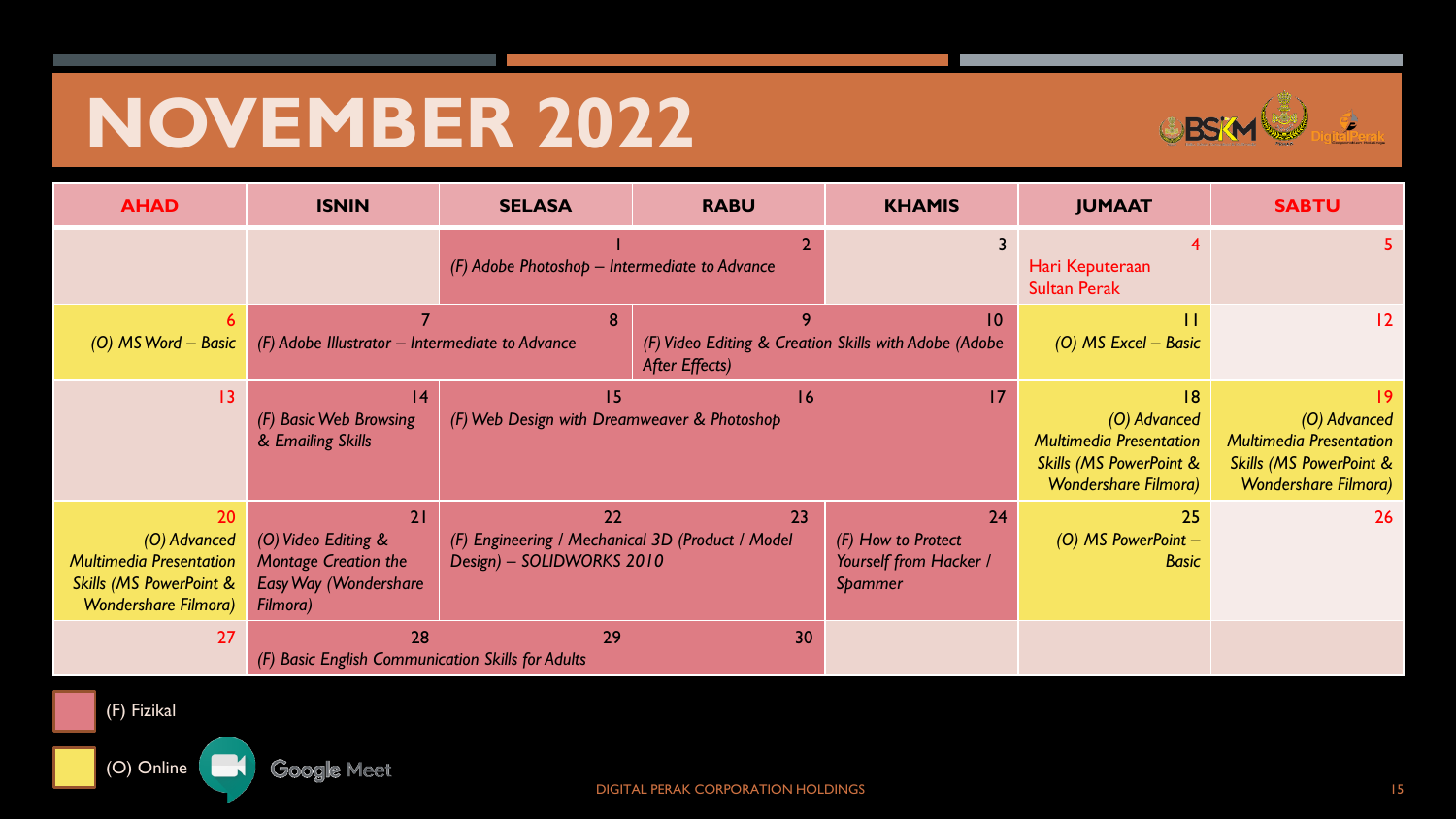#### **DISEMBER 2022**



| <b>AHAD</b>                                                                                              | <b>ISNIN</b>                                         | <b>SELASA</b>                                        | <b>RABU</b>                                        | <b>KHAMIS</b> | <b>JUMAAT</b>                                                                                            | <b>SABTU</b>                                                                                             |
|----------------------------------------------------------------------------------------------------------|------------------------------------------------------|------------------------------------------------------|----------------------------------------------------|---------------|----------------------------------------------------------------------------------------------------------|----------------------------------------------------------------------------------------------------------|
|                                                                                                          |                                                      |                                                      |                                                    |               | (O) Advanced Multimedia<br><b>Presentation Skills (MS</b><br>PowerPoint &<br><b>Wondershare Filmora)</b> | (O) Advanced Multimedia<br><b>Presentation Skills (MS</b><br>PowerPoint &<br><b>Wondershare Filmora)</b> |
| (O) Advanced Multimedia<br><b>Presentation Skills (MS</b><br>PowerPoint &<br><b>Wondershare Filmora)</b> | (F) MS Word – Intermediate to Advance                | 6                                                    | $(F)$ MS Excel – Intermediate to Advance           | 8             | (O) How to Publish Your<br><b>Business Online for Free</b><br>(WIX)                                      | $\overline{10}$                                                                                          |
| П                                                                                                        | 12<br>(F) MS PowerPoint - Intermediate to Advance    | 13                                                   | 4<br>(F) Adobe Photoshop - Intermediate to Advance | 15            | 16<br>(O) How to Protect<br><b>Yourself from Hacker /</b><br><b>Spammer</b>                              | -17<br>(O) How to Run Online<br><b>Business / Market Your</b><br><b>Business</b>                         |
| 18<br>(O) Photo Retouching &<br><b>Restoration Skills</b>                                                | 9<br>(F) Adobe Illustrator - Intermediate to Advance | 20                                                   | 21<br>(F) Adobe InDesign - Intermediate to Advance | 22            | 23<br>(O) Mobile Photography<br>Workshop                                                                 | 24                                                                                                       |
| 25<br>Hari Krismas                                                                                       | 26                                                   | 27<br>(F) 3D Modelling & Designing Skills (SKETCHUP) | 28                                                 | 29            | 30 <sup>°</sup>                                                                                          | 3 I                                                                                                      |

(F) Fizikal

(O) Online

**Google Meet**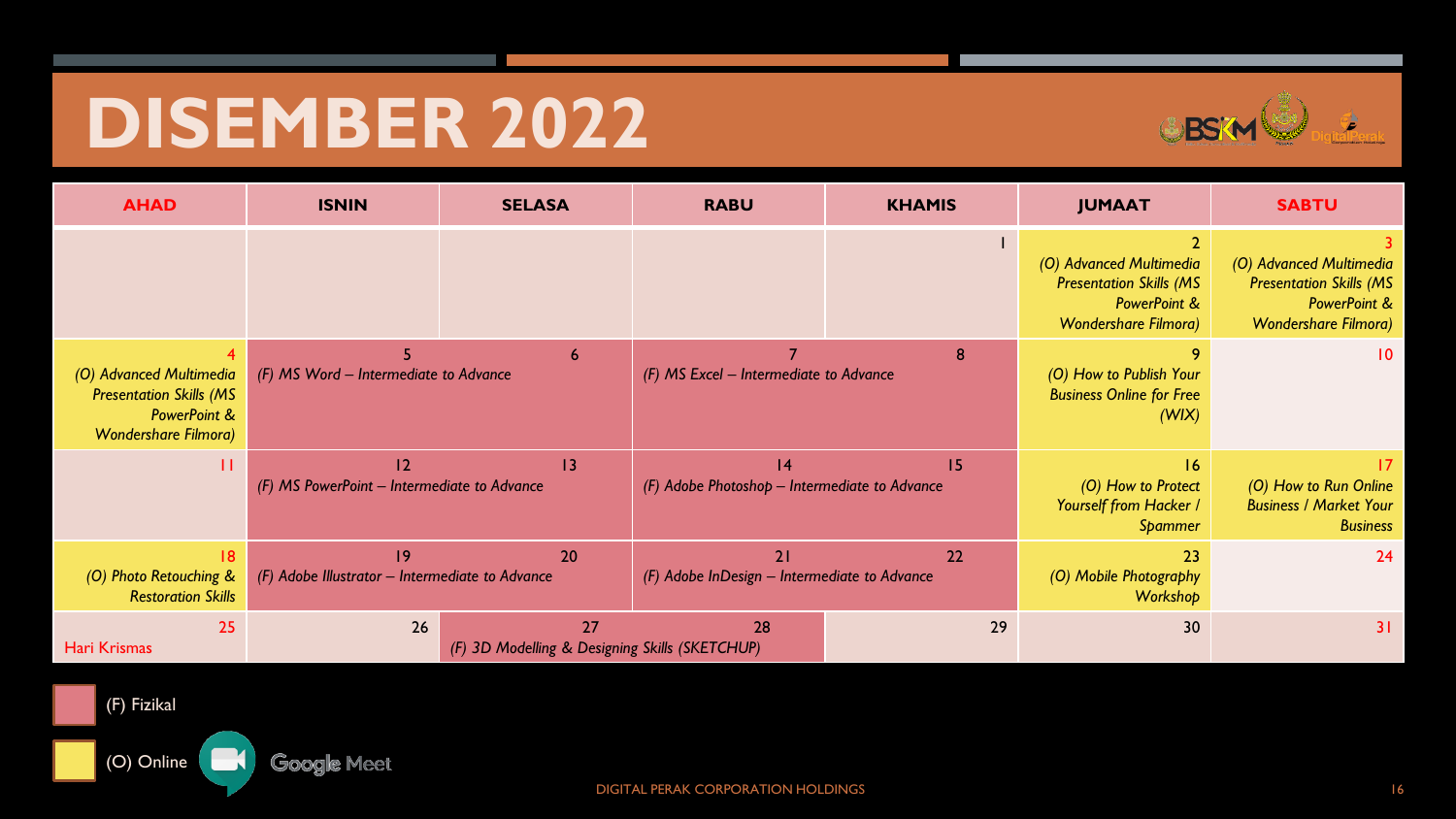## **YURAN KURSUS (FIZIKAL)**



| <b>PROGRAM</b>                                                                            | <b>PERISIAN</b>                                   | <b>DURATION</b> | <b>TIME</b>         | <b>FEE/PAX</b><br>(RM) |
|-------------------------------------------------------------------------------------------|---------------------------------------------------|-----------------|---------------------|------------------------|
| <b>Basic Typing &amp; Documentation Skills</b>                                            | (MS Word Basic)                                   | day             | $9.00$ am - 5.00 pm | 200.00                 |
| <b>Skills of Creating Reports, Forms, Schedules,</b><br><b>Advertisements &amp; Memos</b> | (MS Word Intermediate to Advance)                 | 2 days          | $9.00$ am - 5.00 pm | 250.00                 |
| <b>Basic Spreadsheet Management &amp; Formulation Skills</b>                              | (MS Excel Basic)                                  | I day           | $9.00$ am - 5.00 pm | 200.00                 |
| Advanced Formula, Database Management & Formulation<br><b>Skills</b>                      | (MS Excel Intermediate to Advance)                | 2 days          | $9.00$ am - 5.00 pm | 250.00                 |
| Simple Graphical Design Skills                                                            | (Microsoft PowerPoint Basic)                      | day             | $9.00$ am - 5.00 pm | 200.00                 |
| <b>Digital Presentation Skills</b>                                                        | (Microsoft PowerPoint Intermediate to<br>Advance) | 2 days          | $9.00$ am - 5.00 pm | 250.00                 |
| Advanced Multimedia Presentation Skills                                                   | (MS PowerPoint & Filmora)                         | 3 days          | $9.00$ am - 5.00 pm | 300.00                 |
| Database Creation, Administration & Management Skills                                     | (MS Access)                                       | 2 days          | $9.00$ am - 5.00 pm | 250.00                 |
| <b>Creating Brochure, Flyers, Greeting &amp; Invitation Skills</b>                        | (MS Publisher)                                    | 2 days          | $9.00$ am - 5.00 pm | 250.00                 |
| <b>Corporate Emailing Skills</b>                                                          | (MS Outlook)                                      | 2 days          | $9.00$ am - 5.00 pm | 250.00                 |
| Advanced Graphical Design, Photo Editing & Retouching<br><b>Skills</b>                    | (Adobe Photoshop)                                 | 2 days          | $9.00$ am - 5.00 pm | 250.00                 |
| Designing Business Card, Banner & Logo                                                    | (Adobe Illustrator)                               | 2 days          | $9.00$ am - 5.00 pm | 250.00                 |
| Desktop Publishing, Certificate Design, & Book Editing<br><b>Skills</b>                   | (Adobe InDesign)                                  | 2 days          | 9.00 am - 5.00 pm   | 250.00                 |
| <b>Photo Retouching &amp; Restoration Skills</b>                                          | (Portrait Pro)                                    | I day           | $9.00$ am - 5.00 pm | 200.00                 |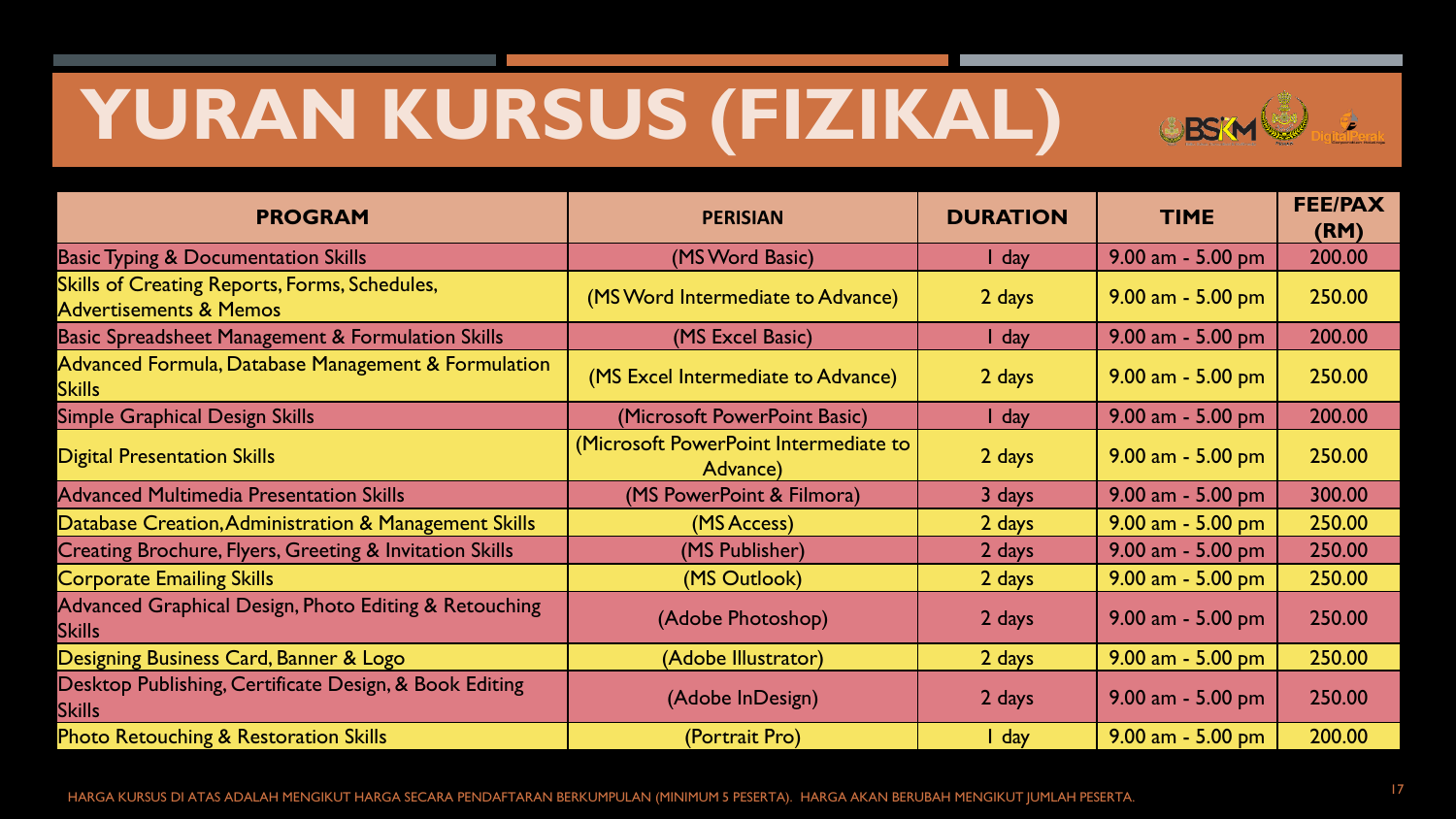## **YURAN KURSUS (FIZIKAL)**



| <b>PROGRAM</b>                                          | <b>PERISIAN</b>            | <b>DURATION</b>  | <b>TIME</b>         | <b>FEE/PAX</b><br>(RM) |
|---------------------------------------------------------|----------------------------|------------------|---------------------|------------------------|
| <b>Mobile Apps Development</b>                          |                            | 2 days           | $9.00$ am - 5.00 pm | 1,070.00               |
| <b>3D Modelling &amp; Design Skills</b>                 | (Sketchup 2015 / 2018 Pro) | 2 days           | 9.00 am - $5.00$ pm | 350.00                 |
| How to Publish Your Business Online for Free            | (WIX)                      | I day            | 9.00 am - 5.00 pm   | 250.00                 |
| Software Technical Maintenance Skills                   |                            | I day            | 9.00 am - $5.00$ pm | 250.00                 |
| <b>Video Editing &amp; Creation Skills with Adobe</b>   | (Adobe After Effects)      | 2 days           | $9.00$ am - 5.00 pm | 400.00                 |
| <b>MySQL Setup &amp; Administration</b>                 |                            | 2 days           | 9.00 am - $5.00$ pm | 250.00                 |
| <b>Basic Web Browsing &amp; Emailing Skills</b>         | (Internet Browser)         | I day            | $9.00$ am - 5.00 pm | 200.00                 |
| <b>Computer Networking Basic (Wired &amp; Wireless)</b> |                            | I day            | $9.00$ am - 5.00 pm | 250.00                 |
| Web Design with Dreamweaver & Photoshop                 |                            | 3 days           | 9.00 am - $5.00$ pm | 250.00                 |
| How to Run Online Business / Market Your Business       |                            | 1 day            | $9.00$ am - 5.00 pm | 250.00                 |
| <b>Business on the Go with Google</b>                   |                            | $\mathsf{I}$ day | $9.00$ am - 5.00 pm | 200.00                 |
| Video Editing & Montage Creation the Easy Way           | (Wondershare Filmora)      | I day            | $9.00$ am - 5.00 pm | 150.00                 |
| Engineering / Mechanical 3D (Product / Model Design)    | (SOLIDWORKS 2010)          | 2 days           | $9.00$ am - 5.00 pm | 400.00                 |
| <b>Wedding Photo &amp; Album Creation</b>               | (Wedding Pro)              | 2 days           | $9.00$ am - 5.00 pm | 250.00                 |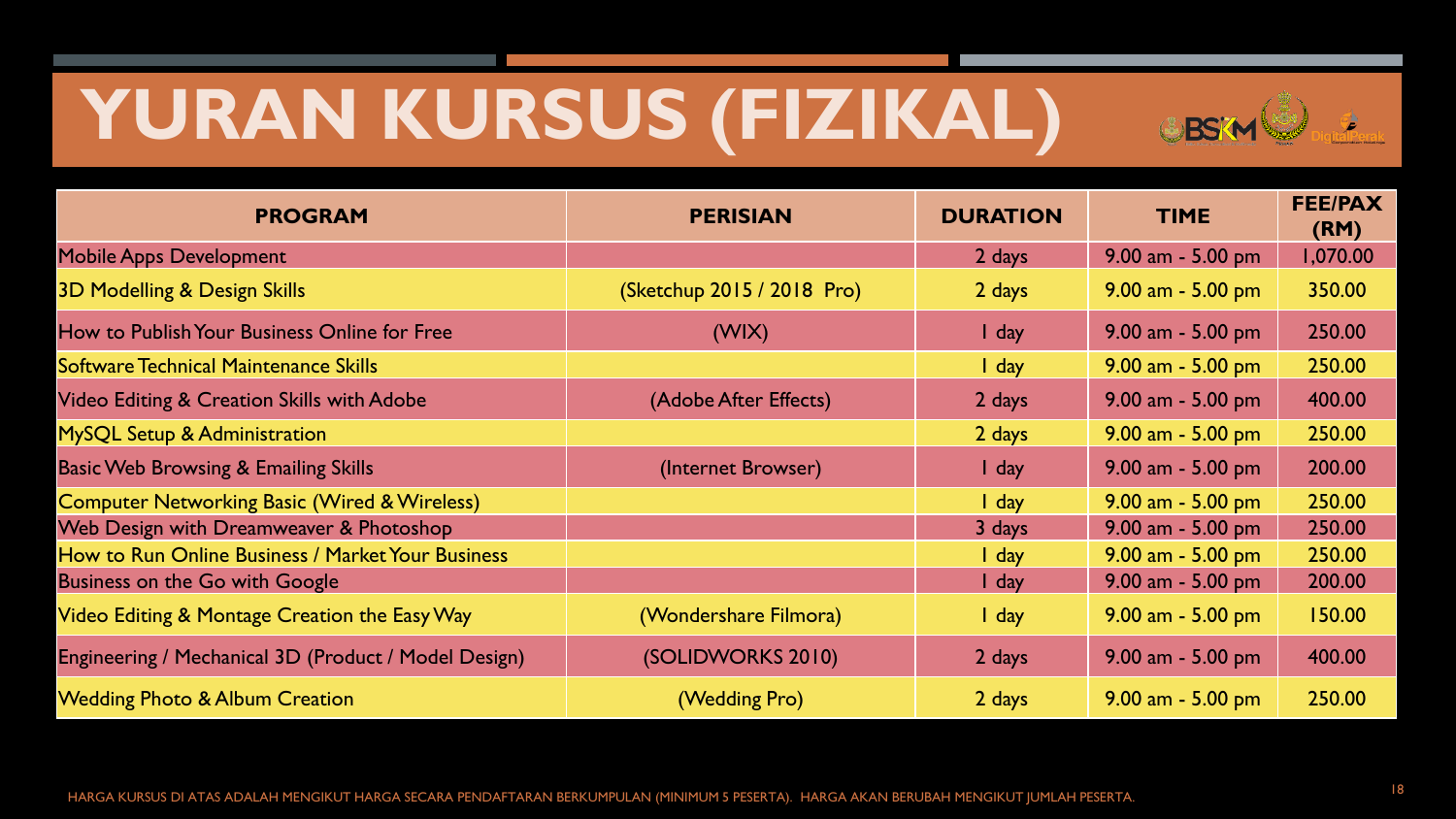## **YURAN KURSUS (FIZIKAL)**



| <b>PROGRAM</b>                                               | <b>PERISIAN</b>                   | <b>DURATION</b> | <b>TIME</b>         | <b>FEE/PAX</b><br>(RM) |
|--------------------------------------------------------------|-----------------------------------|-----------------|---------------------|------------------------|
| How to Protect Yourself from Hacker / Spammer                |                                   | l day           | $9.00$ am - 5.00 pm | 200.00                 |
| <b>Android Device Administration &amp; Protection</b>        |                                   | I day           | $9.00$ am - 5.00 pm | 200.00                 |
| How to do Presentation from Android Device Without<br>Laptop | (Android Device / Casting Device) | I day           | $9.00$ am - 5.00 pm | 200.00                 |
| <b>Basic English Communication Skills for Adults</b>         |                                   | 3 days          | $9.00$ am - 5.00 pm | 200.00                 |
| <b>Mobile Photography Workshop</b>                           |                                   | $\sqrt{day}$    | 9.00 am - $5.00$ pm | 250.00                 |
| MS Excel 2016 / 395 Advanced Level                           |                                   | I day           | $9.00$ am - 5.00 pm | 200.00                 |
| <b>Windows Security Essentials</b>                           | (Window)                          | day             | $9.00$ am - 5.00 pm | 200.00                 |
| <b>Internet Security Essentials</b>                          |                                   | day             | $9.00$ am - 5.00 pm | 200.00                 |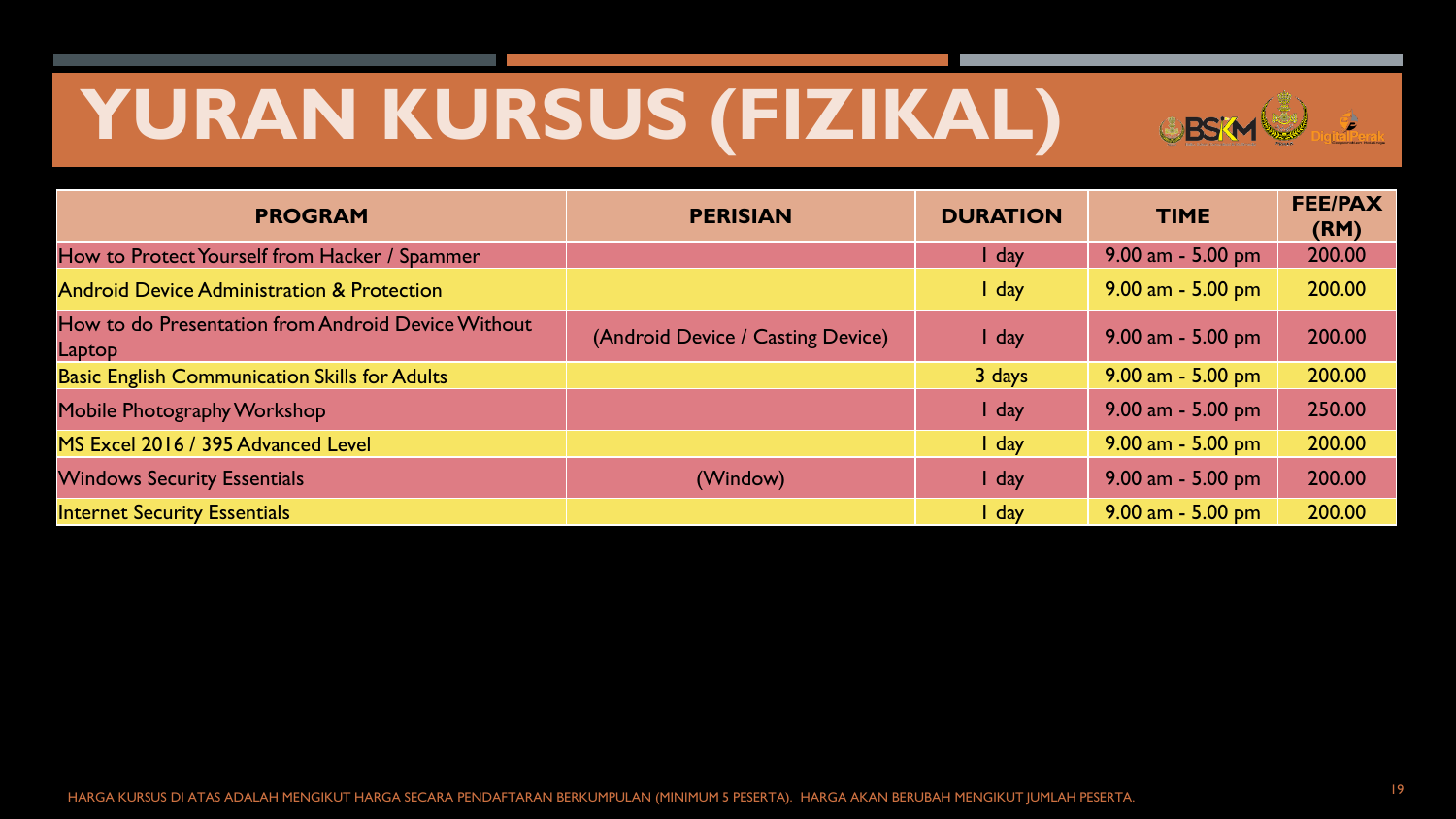## **YURAN KURSUS (ONLINE)**



| <b>PROGRAM</b>                                                                 | <b>PERISIAN</b>                                   | <b>DURATION</b> | <b>TIME</b>                                   | <b>FEE/PAX</b><br>(RM) |
|--------------------------------------------------------------------------------|---------------------------------------------------|-----------------|-----------------------------------------------|------------------------|
| <b>Basic Typing &amp; Documentation Skills</b>                                 | (MS Word Basic)                                   | 6 hours         | 9.00 $am - 5.00 pm$                           | 180.00                 |
| Skills of Creating Reports, Forms, Schedules, Advertisements &<br><b>Memos</b> | (MS Word Intermediate to Advance)                 | 9 hours         | 9.00 $am - 5.00 pm$<br>9.00 am $-$ 12.00 pm   | 230.00                 |
| Basic Spreadsheet Management & Formulation Skills                              | (MS Excel Basic)                                  | 6 hours         | $9.00$ am $-5.00$ pm                          | 180.00                 |
| Advanced Formula, Database Management & Formulation Skills                     | (MS Excel Intermediate to Advance)                | 9 hours         | 9.00 am $-$ 5.00 pm<br>9.00 am $-$ 12.00 pm   | 230.00                 |
| Simple Graphical Design Skills                                                 | (Microsoft PowerPoint Basic)                      | 6 hours         | 9.00 am $-$ 5.00 pm                           | 180.00                 |
| <b>Digital Presentation Skills</b>                                             | (Microsoft PowerPoint Intermediate to<br>Advance) | 9 hours         | 9.00 $am - 5.00 pm$<br>9.00 am $-$ 12.00 pm   | 230.00                 |
| <b>Advanced Multimedia Presentation Skills</b>                                 | (MS PowerPoint & Filmora)                         | 12 hours        | 9.00 am $-$ 5.00 pm<br>9.00 $am - 5.00 pm$    | 280.00                 |
| Database Creation, Administration & Management Skills                          | (MS Access)                                       | 9 hours         | 9.00 am $-$ 5.00 pm<br>$9.00$ am $-$ 12.00 pm | 230.00                 |
| <b>Creating Brochure, Flyers, Greeting &amp; Invitation Skills</b>             | (MS Publisher)                                    | 6 hours         | 9.00 am $-$ 5.00 pm                           | 230.00                 |
| <b>Corporate Emailing Skills</b>                                               | (MS Outlook)                                      | 6 hours         | $9.00$ am $-5.00$ pm                          | 230.00                 |
| Advanced Graphical Design, Photo Editing & Retouching Skills                   | (Adobe Photoshop)                                 | 12 hours        | 9.00 $am - 5.00 pm$<br>9.00 $am - 5.00 pm$    | 230.00                 |
| Designing Business Card, Banner & Logo                                         | (Adobe Illustrator)                               | 12 hours        | 9.00 $am - 5.00 pm$<br>9.00 am $-$ 5.00 pm    | 230.00                 |
| Desktop Publishing, Certificate Design, & Book Editing Skills                  | (Adobe InDesign)                                  | 9 hours         | 9.00 am $-$ 5.00 pm<br>9.00 am $-$ 12.00 pm   | 230.00                 |
| Photo Retouching & Restoration Skills                                          | (Portrait Pro)                                    | 3 hours         | 9.00 am $-$ 12.00 pm                          | 180.00                 |

HARGA KURSUS DI ATAS ADALAH MENGIKUT HARGA SECARA PENDAFTARAN BERKUMPULAN (MINIMUM 5 PESERTA). HARGA AKAN BERUBAH MENGIKUT JUMLAH PESERTA.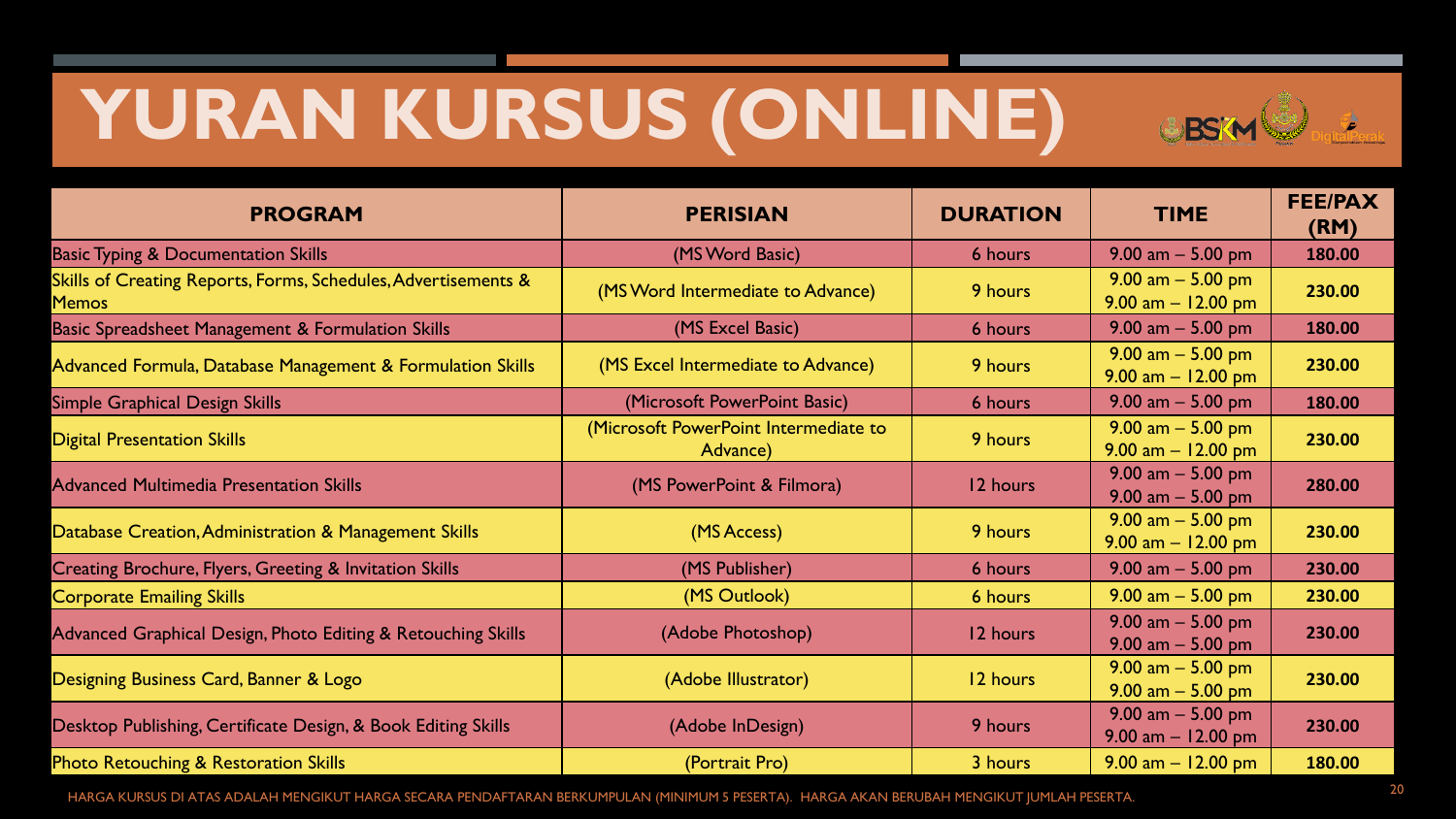## **YURAN KURSUS (ONLINE)**



| <b>PROGRAM</b>                                          | <b>PERISIAN</b>            | <b>DURATION</b> | <b>TIME</b>                                  | <b>FEE/PAX</b><br>(RM) |
|---------------------------------------------------------|----------------------------|-----------------|----------------------------------------------|------------------------|
| <b>3D Modelling &amp; Design Skills</b>                 | (Sketchup 2015 / 2018 Pro) | 9 hours         | 9.00 am $-$ 5.00 pm<br>9.00 am $-12.00$ pm   | 330.00                 |
| How to Publish Your Business Online for Free            | (W X)                      | 3 hours         | $9.00$ am $-12.00$ pm                        | 230.00                 |
| Software Technical Maintenance Skills                   |                            | 6 hours         | $9.00$ am $-5.00$ pm                         | 230.00                 |
| <b>Video Editing &amp; Creation Skills with Adobe</b>   | (Adobe After Effects)      | 12 hours        | 9.00 am $-$ 5.00 pm<br>$9.00$ am $-5.00$ pm  | 380.00                 |
| MySQL Setup & Administration                            |                            | 12 hours        | 9.00 am $-$ 5.00 pm<br>9.00 am $-$ 5.00 pm   | 230.00                 |
| <b>Basic Web Browsing &amp; Emailing Skills</b>         | (Internet Browser)         | 3 hours         | $9.00$ am $- 12.00$ pm                       | 180.00                 |
| <b>Computer Networking Basic (Wired &amp; Wireless)</b> |                            | 6 hours         | 9.00 $am - 5.00$ pm                          | 230.00                 |
| Web Design with Dreamweaver & Photoshop                 |                            | 12 hours        | 9.00 $am - 5.00$ pm<br>9.00 $am - 5.00$ pm   | 230.00                 |
| How to Run Online Business / Market Your Business       |                            | 3 hours         | 9.00 am $-$ 12.00 pm                         | 230.00                 |
| <b>Business on the Go with Google</b>                   |                            | 6 hours         | 9.00 am $-$ 5.00 pm                          | 180.00                 |
| Video Editing & Montage Creation the Easy Way           | (Wondershare Filmora)      | 3 hours         | $9.00$ am $-12.00$ pm                        | 150.00                 |
| Engineering / Mechanical 3D (Product / Model Design)    | (SOLIDWORKS 2010)          | 12 hours        | 9.00 am $-$ 5.00 pm<br>9.00 $am - 5.00 pm$   | 380.00                 |
| <b>Wedding Photo &amp; Album Creation</b>               | (Wedding Pro)              | 12 hours        | $9.00$ am $-5.00$ pm<br>$9.00$ am $-5.00$ pm | 230.00                 |
| How to Protect Yourself from Hacker / Spammer           |                            | 3 hours         | $9.00$ am $-12.00$ pm                        | 180.00                 |

HARGA KURSUS DI ATAS ADALAH MENGIKUT HARGA SECARA PENDAFTARAN BERKUMPULAN (MINIMUM 5 PESERTA). HARGA AKAN BERUBAH MENGIKUT JUMLAH PESERTA.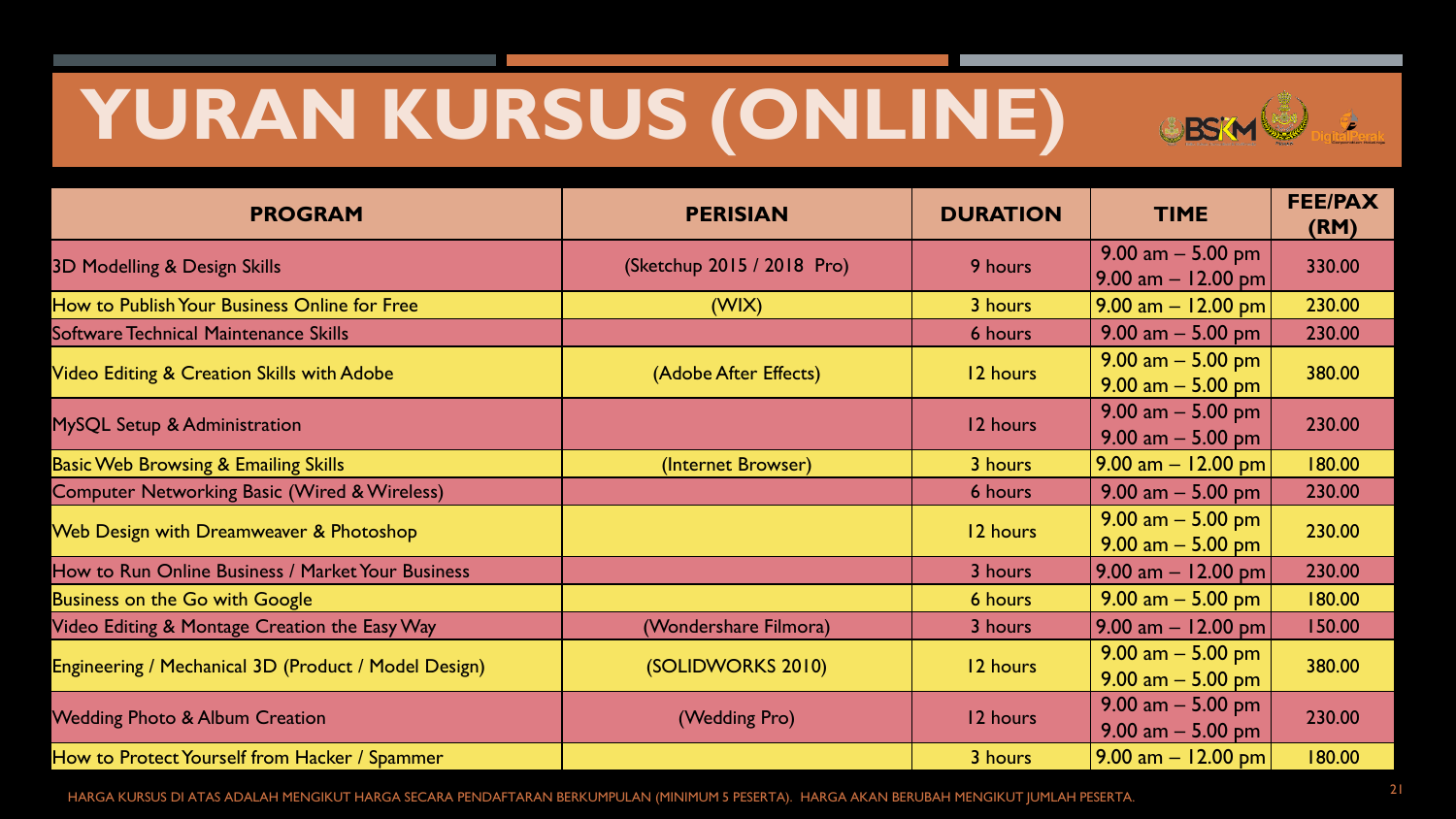## **YURAN KURSUS (ONLINE)**



| <b>PROGRAM</b>                                               | <b>PERISIAN</b>                   | <b>DURATION</b> | <b>TIME</b>                                                                            | <b>FEE/PAX</b><br>(RM) |
|--------------------------------------------------------------|-----------------------------------|-----------------|----------------------------------------------------------------------------------------|------------------------|
| <b>Android Device Administration &amp; Protection</b>        |                                   | 3 hours         | 9.00 am $-$ 12.00 pm                                                                   | 180.00                 |
| How to do Presentation from Android Device Without<br>Laptop | (Android Device / Casting Device) | 3 hours         | $ 9.00 \text{ am} - 12.00 \text{ pm} $                                                 | 180.00                 |
| <b>Basic English Communication Skills for Adults</b>         |                                   | 15 hours        | $9.00$ am $-5.00$ pm<br>$9.00$ am $-5.00$ pm<br>$ 9.00 \text{ am} - 12.00 \text{ pm} $ | 180.00                 |
| <b>Mobile Photography Workshop</b>                           |                                   | 6 hours         | 9.00 am $-$ 5.00 pm                                                                    | 230.00                 |
| MS Excel 2016 / 395 Advanced Level                           |                                   | 6 hours         | 9.00 am $-$ 5.00 pm                                                                    | 180.00                 |
| <b>Windows Security Essentials</b>                           | (Window)                          | 3 hours         | $ 9.00 \text{ am} - 12.00 \text{ pm} $                                                 | 180.00                 |
| <b>Internet Security Essentials</b>                          |                                   | 3 hours         | 9.00 am – 12.00 pm                                                                     | 180.00                 |